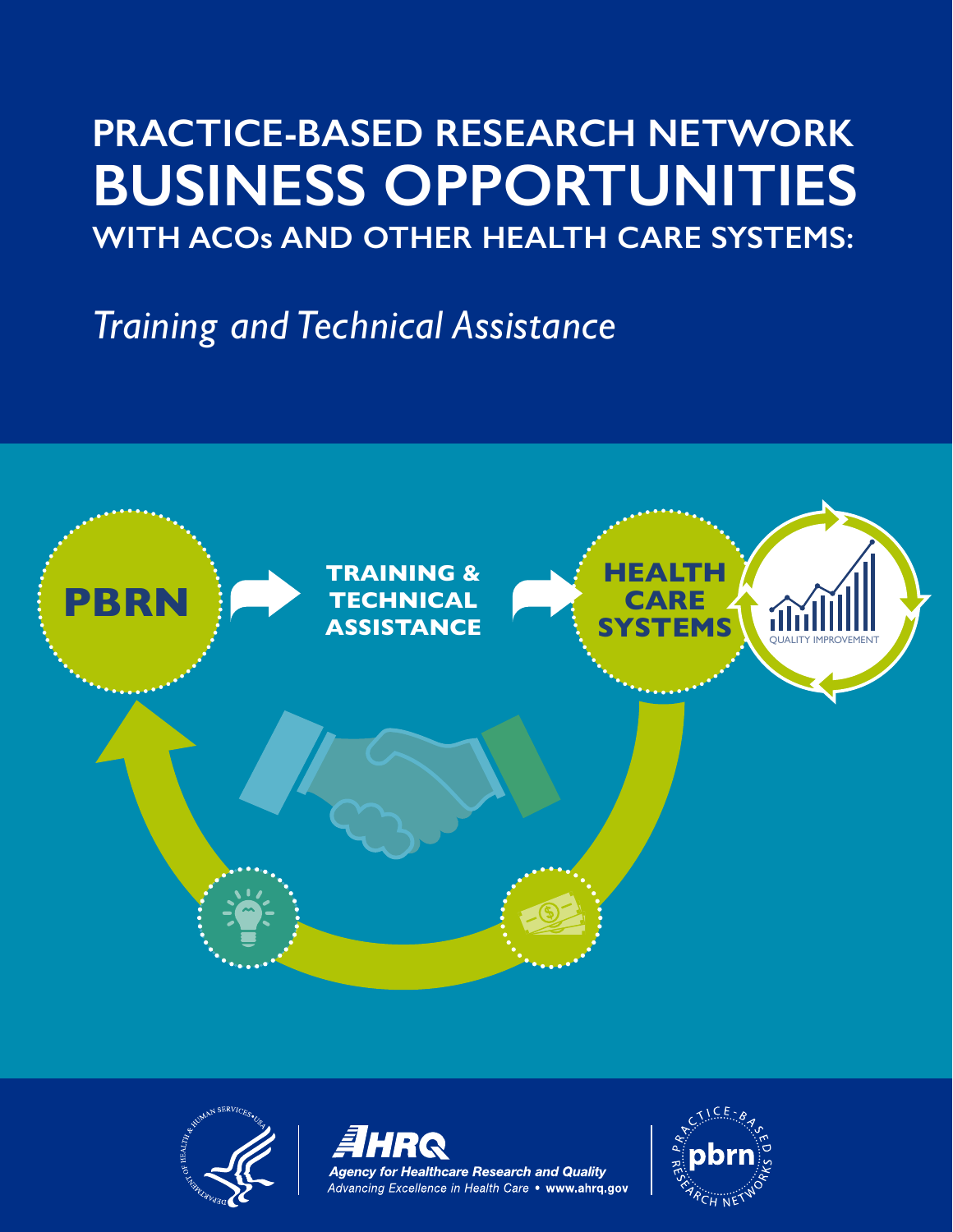# Practice-Based Research Network Business Opportunities with ACOs and Other Health Care Systems: Training and Technical Assistance

#### **Prepared for:**

Agency for Healthcare Research and Quality U.S. Department of Health and Human Services 540 Gaither Road Rockville, MD 20850 www.ahrq.gov

**Contract No. HHSA290-2010-00004I** Prism Order No. HHSA29032006T Task Order 6

**Prepared by:**  Abt Associates Bethesda, Maryland

**AHRQ Publication No. 15-0069-EF September 2015**





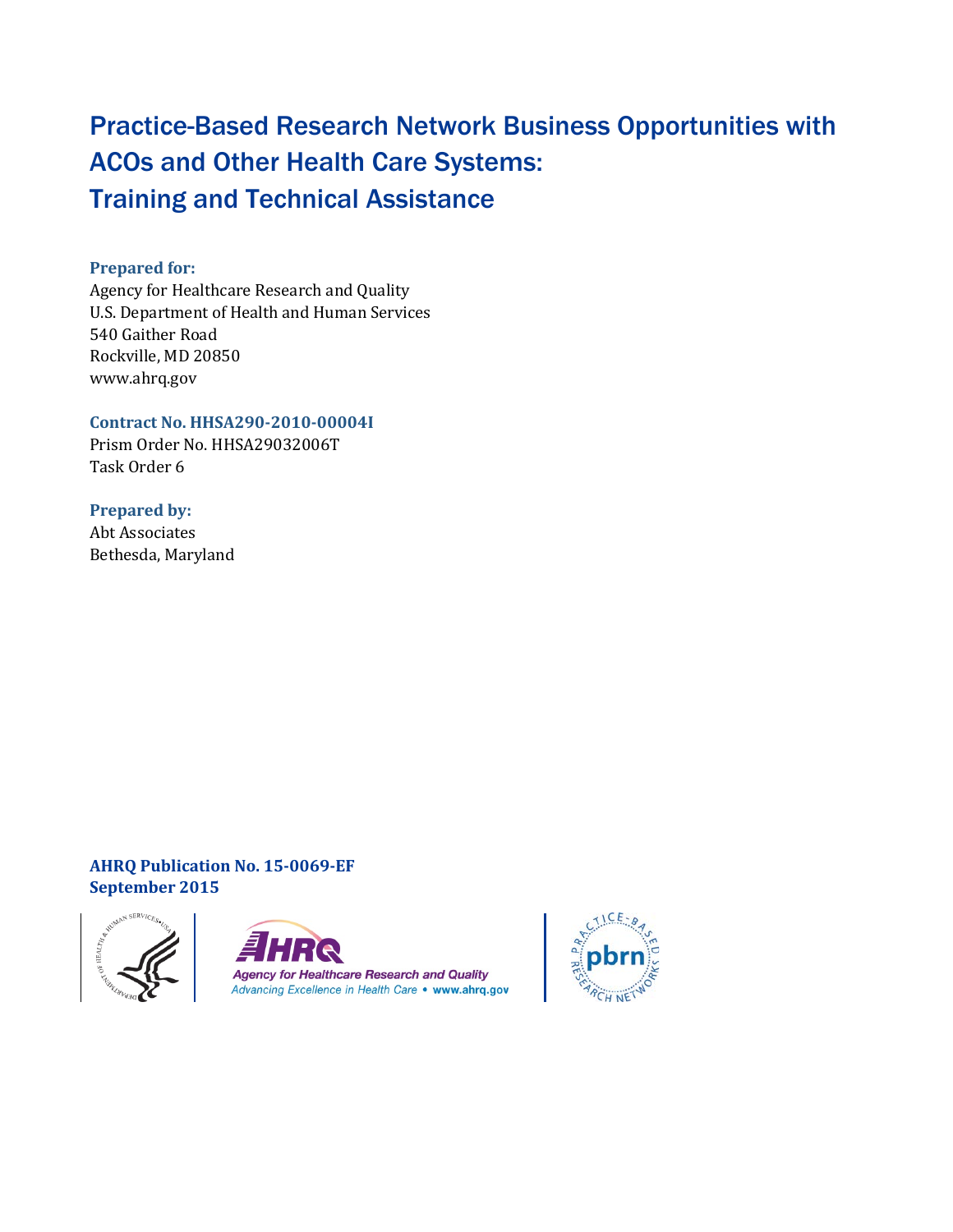# Suggested Citation:

Practice-Based Research Network Business Opportunities with ACOs and Other Health Care Systems: Training and Technical Assistance. AHRQ Publication No. 15-0069-EF. Rockville (MD): Agency for Healthcare Research and Quality; 2015.

This document is in the public domain and may be used and reprinted without permission except those copyrighted materials that are clearly noted in the document. Further reproduction of those copyrighted materials is prohibited without the specific permission of copyright holders.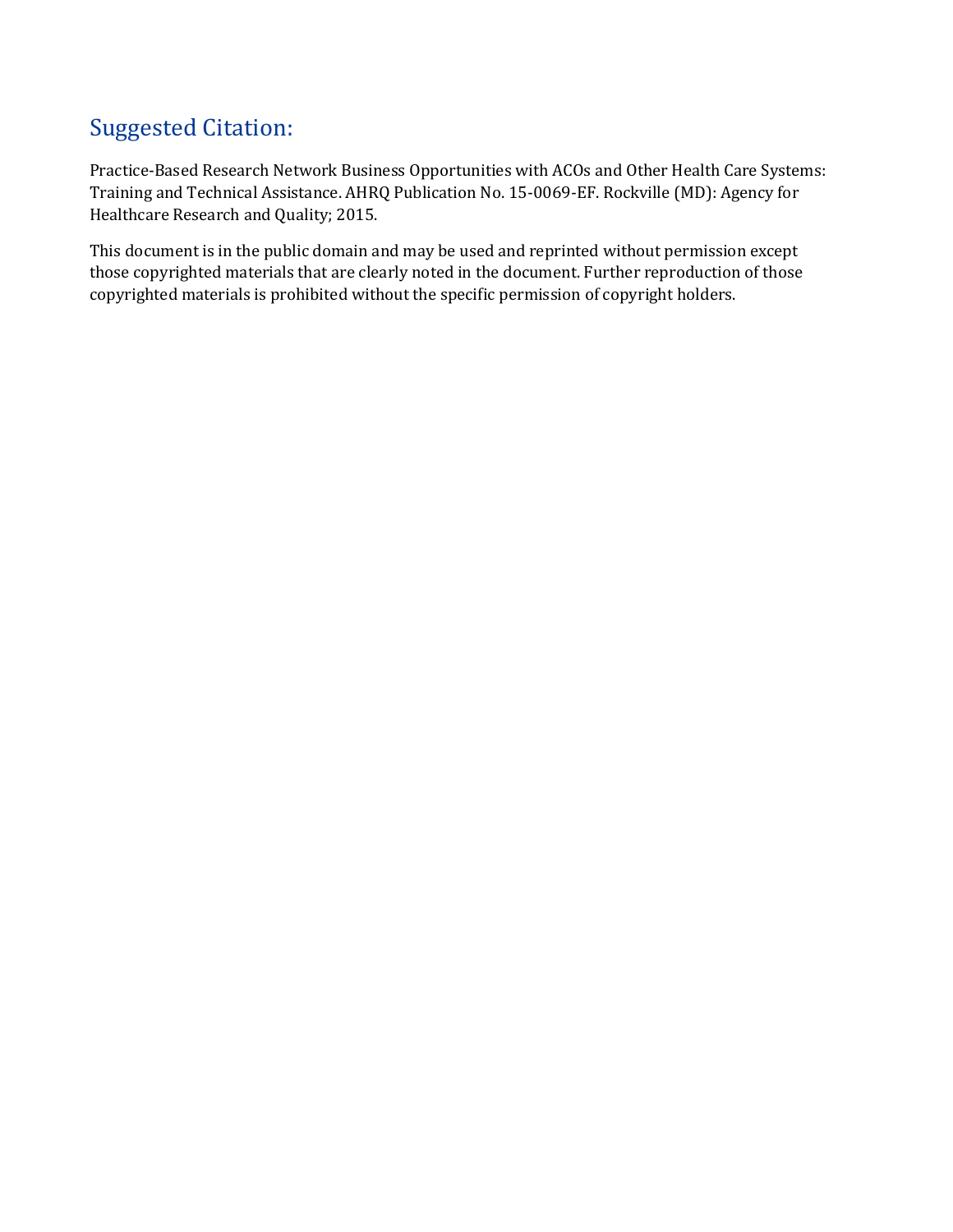# Acknowledgments

This guide was a collaborative effort by the Agency for Healthcare Research and Quality (AHRQ) and PBRN researchers and staff. We especially want to acknowledge the time and expertise of:

| <b>Expert Name and Credentials</b> | <b>Affiliation</b>                                                                          |
|------------------------------------|---------------------------------------------------------------------------------------------|
| Jeffrey Ashburner, MPH             | Massachusetts General Primary Care Practice Based Research<br>Network (MGPC-PBRN)           |
| Steven Atlas, MD                   | Massachusetts General Primary Care Practice Based Research<br>Network (MGPC-PBRN)           |
| Laura-Mae Baldwin, MD, MPH         | <b>WWAMI Region Practice and Research Network (WPRN)</b>                                    |
| Louis Bell, MD                     | The Pediatric Research Consortium (PERC)                                                    |
| Stephanie Berkson, MPA             | UW Health ACO                                                                               |
| Patrick Collins, MD                | Upstate New York Practice Based Research Network (UNYNET)                                   |
| Megan Cox, MHA                     | Center for Medicare & Medicaid Innovation (CMMI)                                            |
| Rebecca Davis, PhD                 | National Cooperative of Health Networks (NCHN)                                              |
| Lyle J. Fagnan, MD                 | Oregon Rural Practice-based Research Network (ORPRN);<br>Oregon Health & Science University |
| Chet Fox, MD                       | Upstate New York Practice Based Research Network (UNYNET)                                   |
| Karen Hacker, MPH                  | The Commonwealth Fund                                                                       |
| David Hahn, MD                     | Wisconsin Research and Education Network (WREN)                                             |
| John Lynch, MPH                    | <b>Connecticut Center for Primary Care (CCPC)</b>                                           |
| Diane McKee, MD, MS                | New York City Research and Improvement Networking Group<br>(NYC RING)                       |
| Zsolt Nagykaldi, PhD               | Oklahoma Physicians Resource/Research Network (OKPRN)                                       |
| Wilson Pace, MD                    | <b>DARTNet Institute</b>                                                                    |
| Robert Penfold, PhD                | Group Health Research Institute                                                             |
| Judith Schaefer, MPH               | Group Health Research Institute                                                             |
| David Swieskowski, MD, MBA         | Mercy Medical Center - Des Moines                                                           |
| Chris Tachibana, PhD               | Group Health Research Institute                                                             |
| Karen Vitale, MSEd, NCC            | Greater Rochester Practice-Based Research Network (GR-PBRN)                                 |

The authors wish to thank Tana Brummer of the AHRQ PBRN Resource Center for her assistance with coordinating development and editing of the guidance document.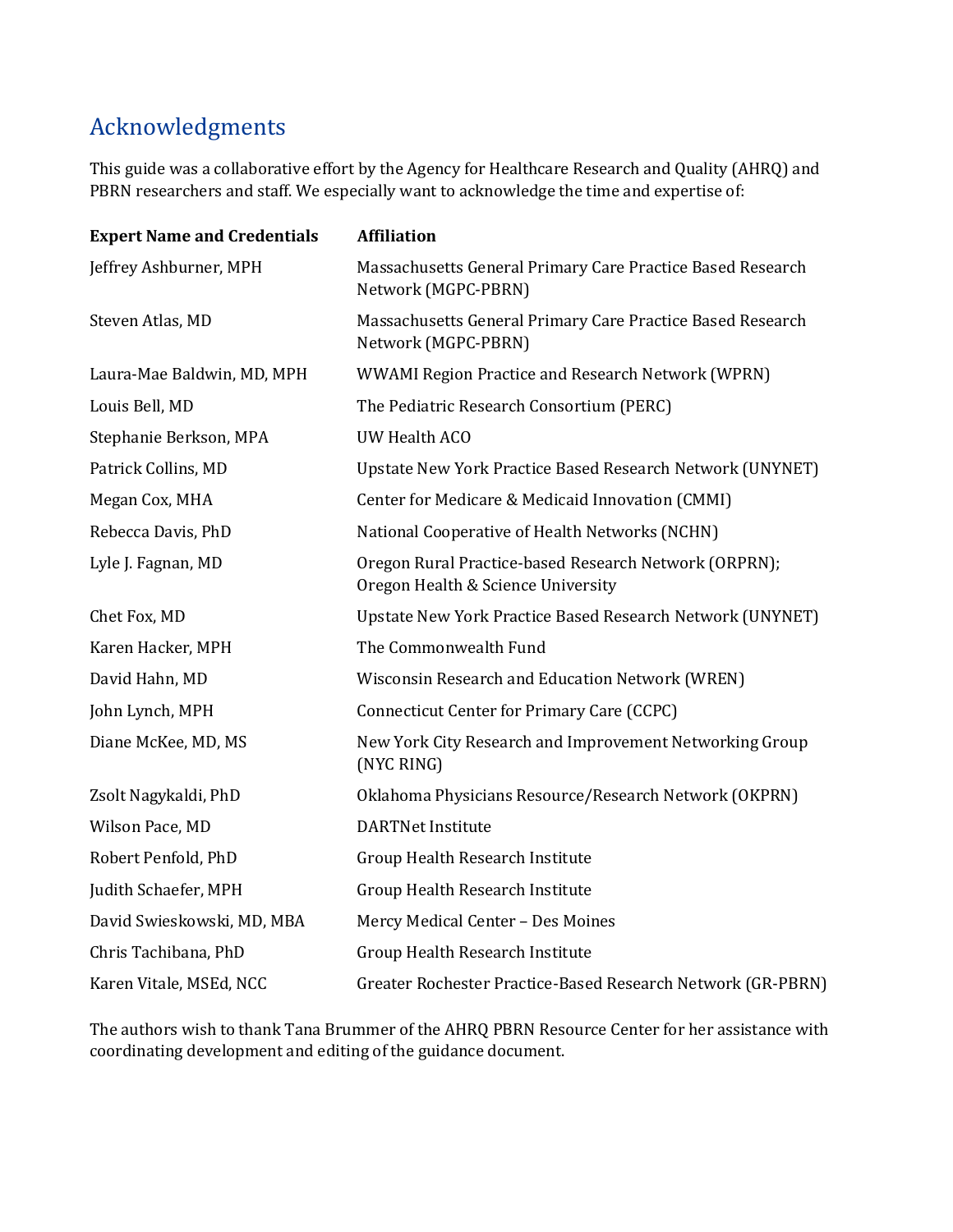## **Contents**

| 1. |     |       |                                                                           |  |
|----|-----|-------|---------------------------------------------------------------------------|--|
|    | 1.1 |       |                                                                           |  |
|    |     | 1.1.1 | PBRN Administrators, Coordinators, and Principal Investigators 1          |  |
|    |     | 1.1.2 |                                                                           |  |
|    | 1.2 |       |                                                                           |  |
| 2. |     |       |                                                                           |  |
|    | 2.1 |       |                                                                           |  |
|    |     | 2.1.1 |                                                                           |  |
|    |     | 2.1.2 |                                                                           |  |
|    |     | 2.1.3 |                                                                           |  |
|    |     | 2.1.4 |                                                                           |  |
|    |     | 2.1.5 |                                                                           |  |
|    | 2.2 |       |                                                                           |  |
|    |     | 2.2.1 |                                                                           |  |
|    |     | 2.2.2 |                                                                           |  |
|    |     | 2.2.3 |                                                                           |  |
| 3. |     |       |                                                                           |  |
|    | 3.1 |       |                                                                           |  |
|    |     | 3.1.1 |                                                                           |  |
|    |     | 3.1.2 |                                                                           |  |
|    |     | 3.1.3 |                                                                           |  |
|    |     | 3.1.4 |                                                                           |  |
|    | 3.2 |       |                                                                           |  |
|    |     | 3.2.1 |                                                                           |  |
|    |     | 3.2.2 |                                                                           |  |
|    | 3.3 |       |                                                                           |  |
|    | 3.4 |       |                                                                           |  |
| 4. |     |       |                                                                           |  |
|    | 4.1 |       |                                                                           |  |
|    | 4.2 |       |                                                                           |  |
|    |     | 4.2.1 | Case Example: Optimize Personnel Preparation Time and Level of Staffing12 |  |
|    |     | 4.2.2 |                                                                           |  |
|    |     | 4.2.3 | Case Example: Align Medicaid QI Work with Broad PBRN Objectives13         |  |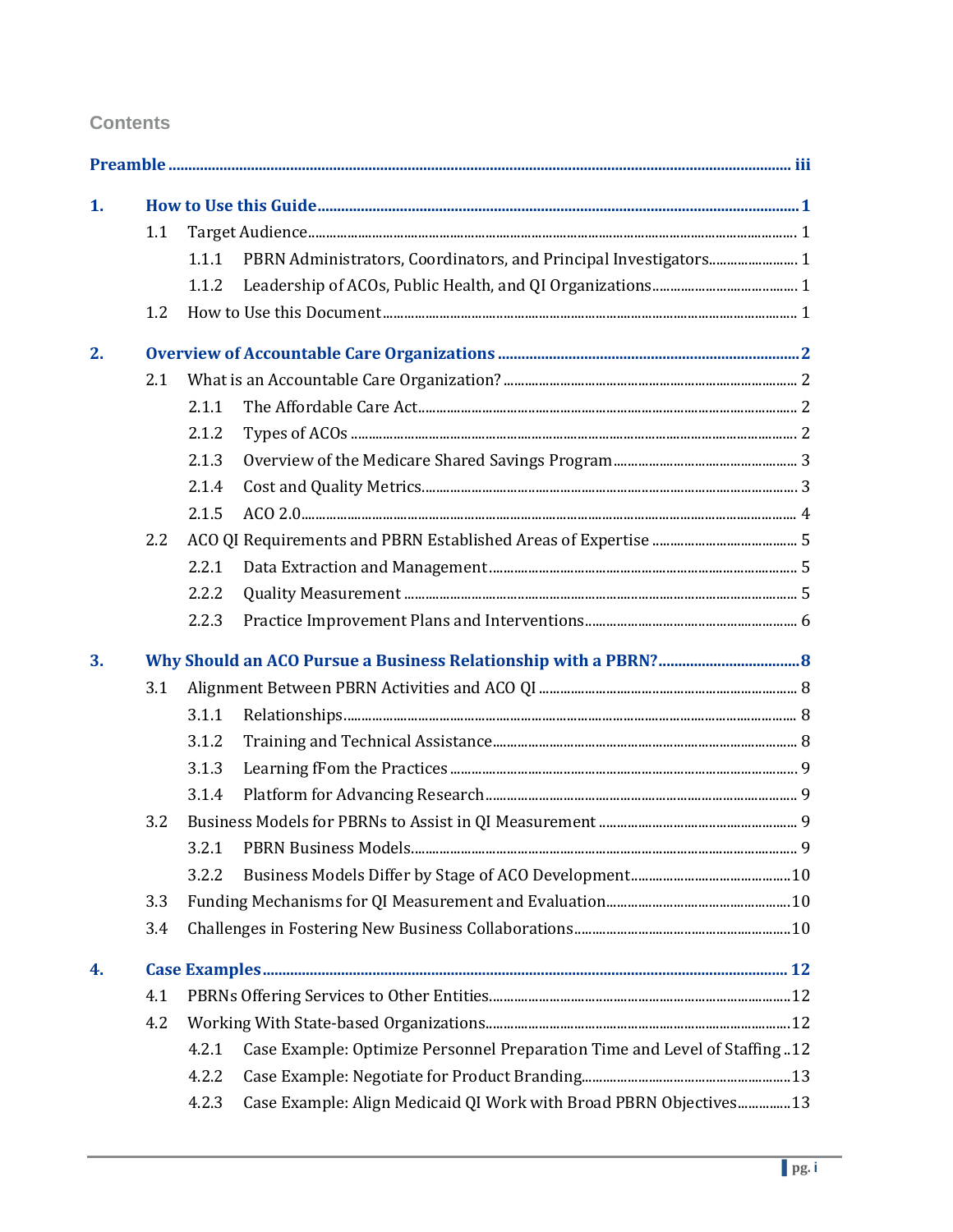|    |     |       | 4.2.4 Case Example: Consider the Potential for Quality Improvement Work to Lead    |  |  |  |
|----|-----|-------|------------------------------------------------------------------------------------|--|--|--|
|    | 4.3 |       |                                                                                    |  |  |  |
|    |     |       | 4.3.1 Case Example: Negotiate Up Front for Resource Sharing and Support15          |  |  |  |
|    |     | 4.3.2 | Case Example: Contract With State Medicaid: Rainbow Research Network15             |  |  |  |
|    |     | 4.3.3 | Case Example: Contract With Industry: Rainbow Research Network 16                  |  |  |  |
|    |     |       |                                                                                    |  |  |  |
|    |     | 4.4.1 |                                                                                    |  |  |  |
| 5. |     |       | Directory of PBRNs Interested in Providing QI Services to Outside Organizations 18 |  |  |  |
| 26 |     |       |                                                                                    |  |  |  |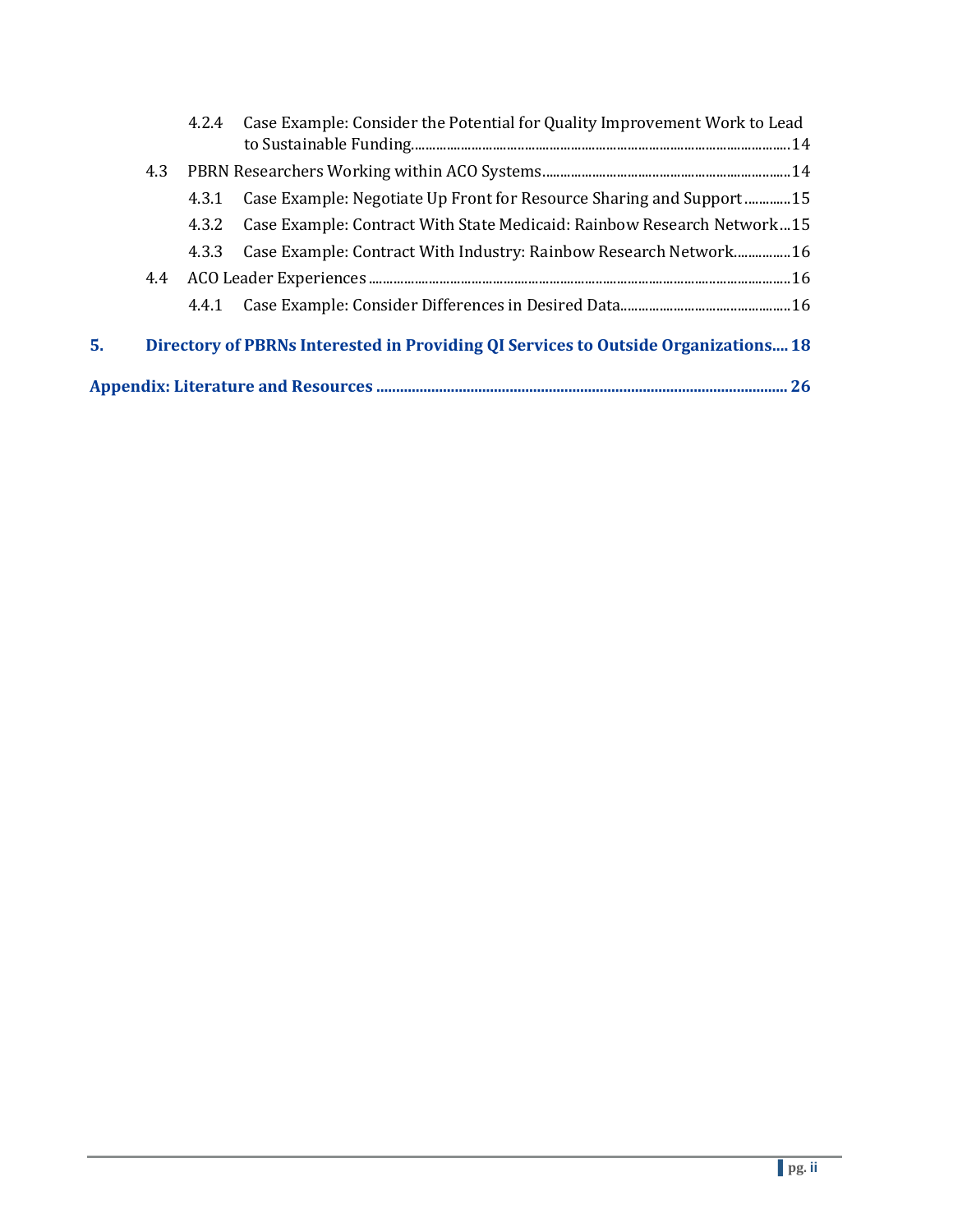# <span id="page-6-0"></span>Preamble

# Purpose of the Guide

This guide describes business opportunities for practice-based research networks (PBRNs) in the evolving health care landscape. Increasingly, accountable care organizations (ACOs), public health departments, and other health-related entities are required to initiate, assess, and report quality improvement (QI) efforts. ACOs and similar organizations are motivated to undertake QI by anticipated shared savings under Medicare programs; these savings require improvements to be demonstrated through quality metrics. PBRN investigators have experience designing, executing, and evaluating QI activities. PBRNs can provide their expertise to others via training or technical assistance by conducting QI exercises. PBRNs could use this expertise to help other organizations conduct QI activities and develop required deliverables such as timely assessments of QI efforts. Of note is the aptitude for PBRNs to provide contextual reflection in QI. This guide describes existing and anticipated QI synergies between PBRNs and ACOs and similar organizations (see Figure 1). It provides guidance and resources to facilitate the expansion of business relationships between PBRNs and ACOs and other health-related organizations.

The overall aim of this guide is to help PBRNs identify potential business arrangements for working with other health care organizations, including ACOs, and leverage their experience and skills to make the PBRN business models more robust. The guide has three specific objectives:

- 1. To acknowledge the capacity and experience of PBRNs to provide QI training and services to other entities including public health departments, other health care systems, and research organizations.
- 2. To encourage PBRNs to assess their interest in and the potential payoffs of offering QI expertise and services in addition to conducting research, and consider whether customizing the mix of activities could strengthen the self-sustainability of the PBRN infrastructure. A PBRN can have a business
- 3. To promote ACOs and other QI entities to partner with PBRNs to meet increased expectations for QI capabilities including data analysis, standardized reporting, practice transformation, and payment reform.

partnership with an ACO without becoming part of it. The expansion of ACOs presents many new opportunities for PBRNs to work with newly formed or struggling organizations on QI results.

This guide describes several existing business models that PBRNs have used to provide QI services to other organizations. Some examples involve contracts between PBRNs and State or county organizations that could be adapted to PBRN-ACO business partnerships. Other examples involve PBRNs within ACOs; these PBRNs have traditionally conducted externally funded research but also taken on quality improvement for their health care delivery system. We note that a positive business relationship between PBRNs and ACOs can exist without a PBRN being administratively part of an ACO.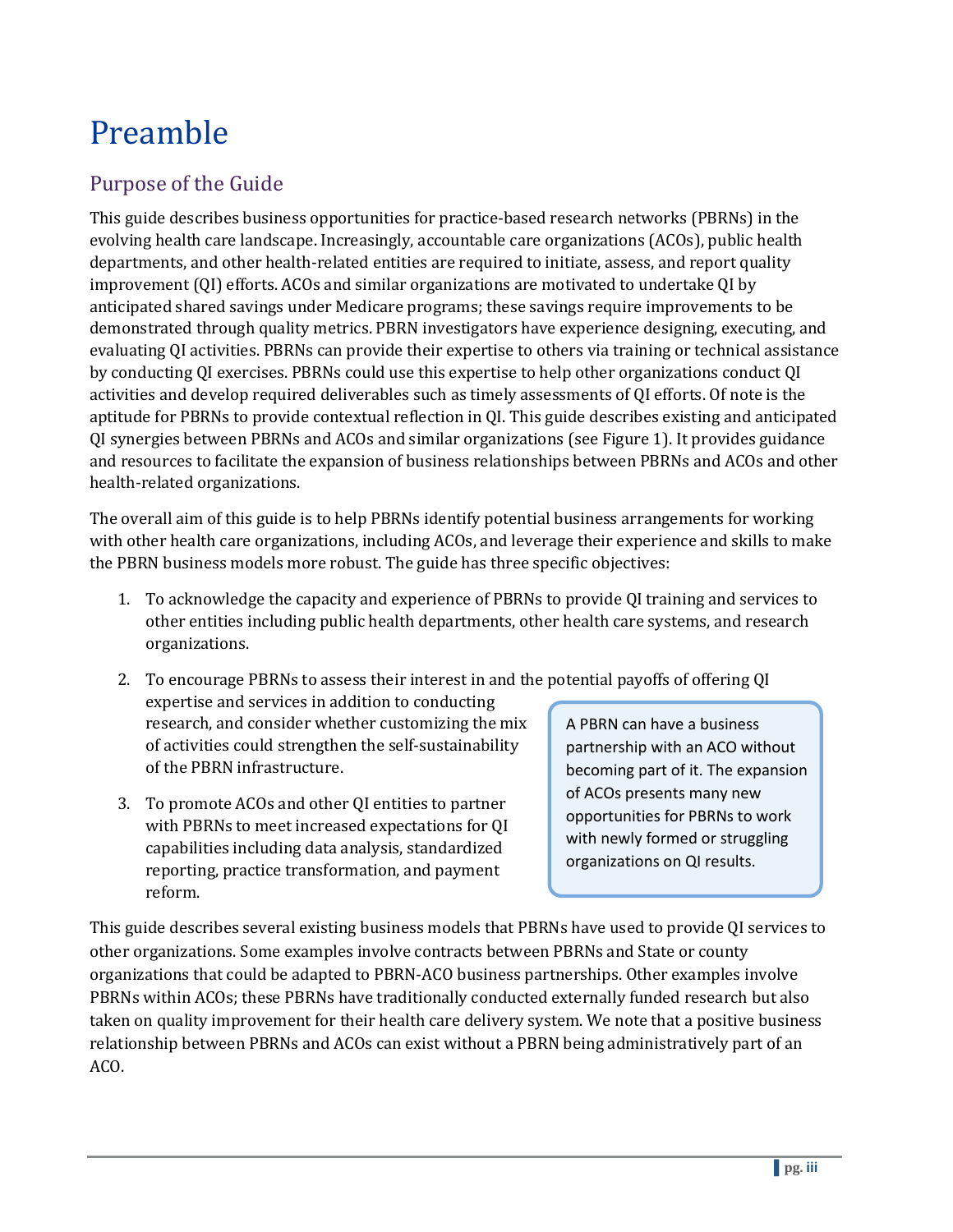Finally, this guide identifies PBRN expertise, strategies, and infrastructure that may be leveraged to investigate quality-of-care objectives for other health care organizations. Examples include database design, electronic health record (EHR) data extraction, statistical analytic design, and relationships with clinical staff implementing QI initiatives.



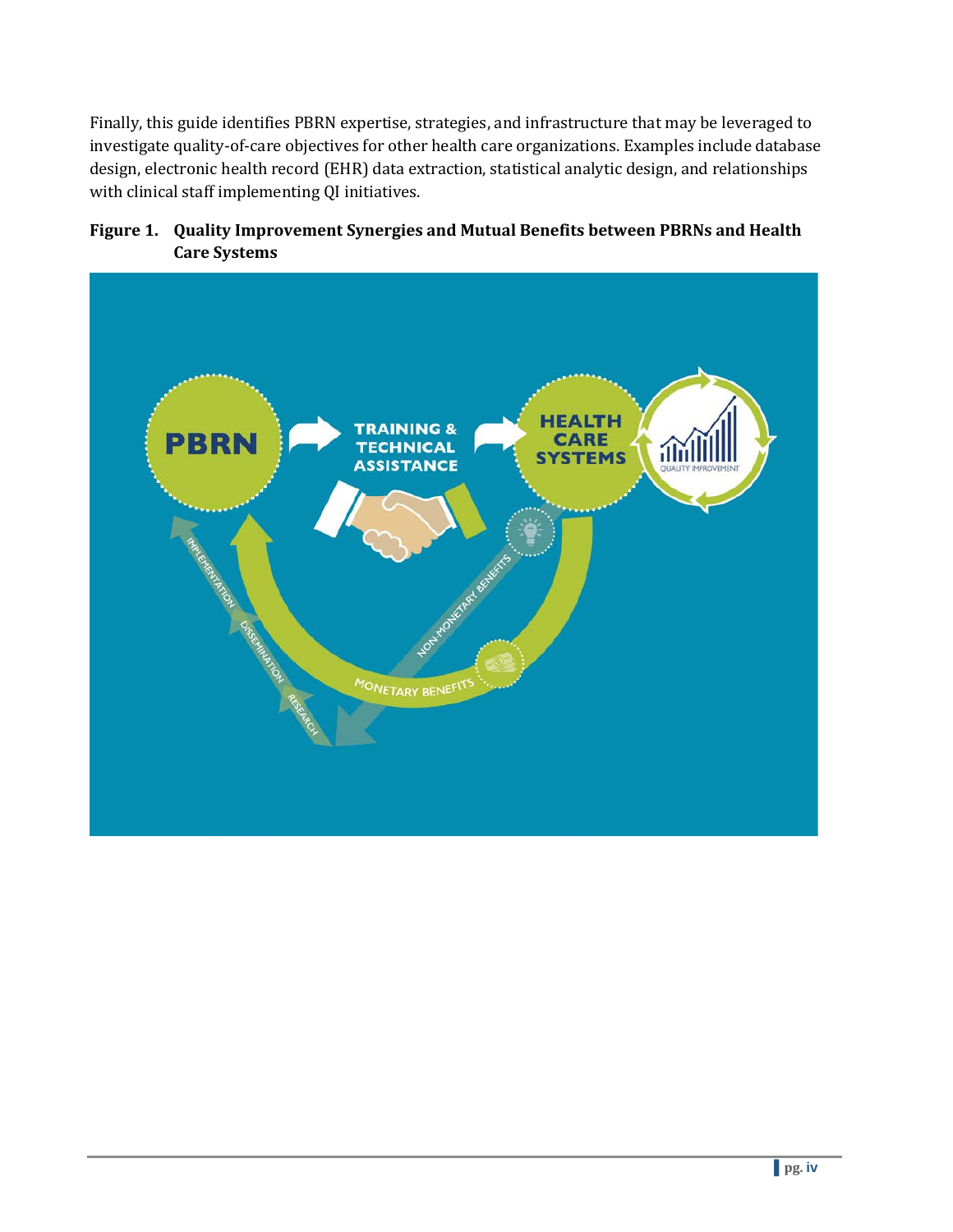# <span id="page-8-0"></span>1. How to Use this Guide

# 1.1 Target Audience

## 1.1.1 PBRN Administrators, Coordinators, and Principal Investigators

The primary audience for this guide is PBRN directors, coordinators, and investigators. The content is intended to help PBRNs expand the scope of their QI work to answer operational QI questions from ACOs and other integrated health care systems.

## 1.1.2 Leadership of ACOs, Public Health, and QI Organizations

The secondary audience for this guide is ACO directors and operational staff. The material describes specific activities such as rigorously designed project evaluations that PBRNs might provide on a contract basis. Section 5 contains a directory of PBRN contacts and their related expertise for ACOs and other organizations.

# 1.2 How to Use this Document

- [Section 2, Overview of Accountable Care Organizations,](#page-9-1) gives an overview of ACOs, including the genesis and types of ACOs, an overview of the Medicare Shared Savings Program (MSSP), and cost and quality metrics relevant to ACOs. Section 2 also gives an overview of ACO QI requirements.
- [Section 3, Why Should an ACO Pursue a Business Relationship with a PBRN?,](#page-15-1) describes how PBRN-ACO business relationships can be mutually beneficial, including alignment between PBRN skills and ACO QI needs. This section also describes funding mechanisms and limitations of PBRN-ACO collaborations.
- Section 4, Case [Examples,](#page-19-1) presents specific case examples of PBRN business relationships with other health care organizations including ACOs, health maintenance organizations (HMOs), State and local governments, physician associations, and independent physician practices.
- [Section 5, Directory of PBRNs Interested in Providing QI Services to Outside Organizations,](#page-25-1) provides a brief directory of PBRNs with experience and interest in providing QI services to outside organizations. The **AHRO PBRN registry** also shows the breadth of PBRNs—many of which may be interested in being partners in QI activities.
- The [Appendix](#page-33-1) provides references, literature, and other resources to facilitate the expansion of PBRN-ACO collaborations.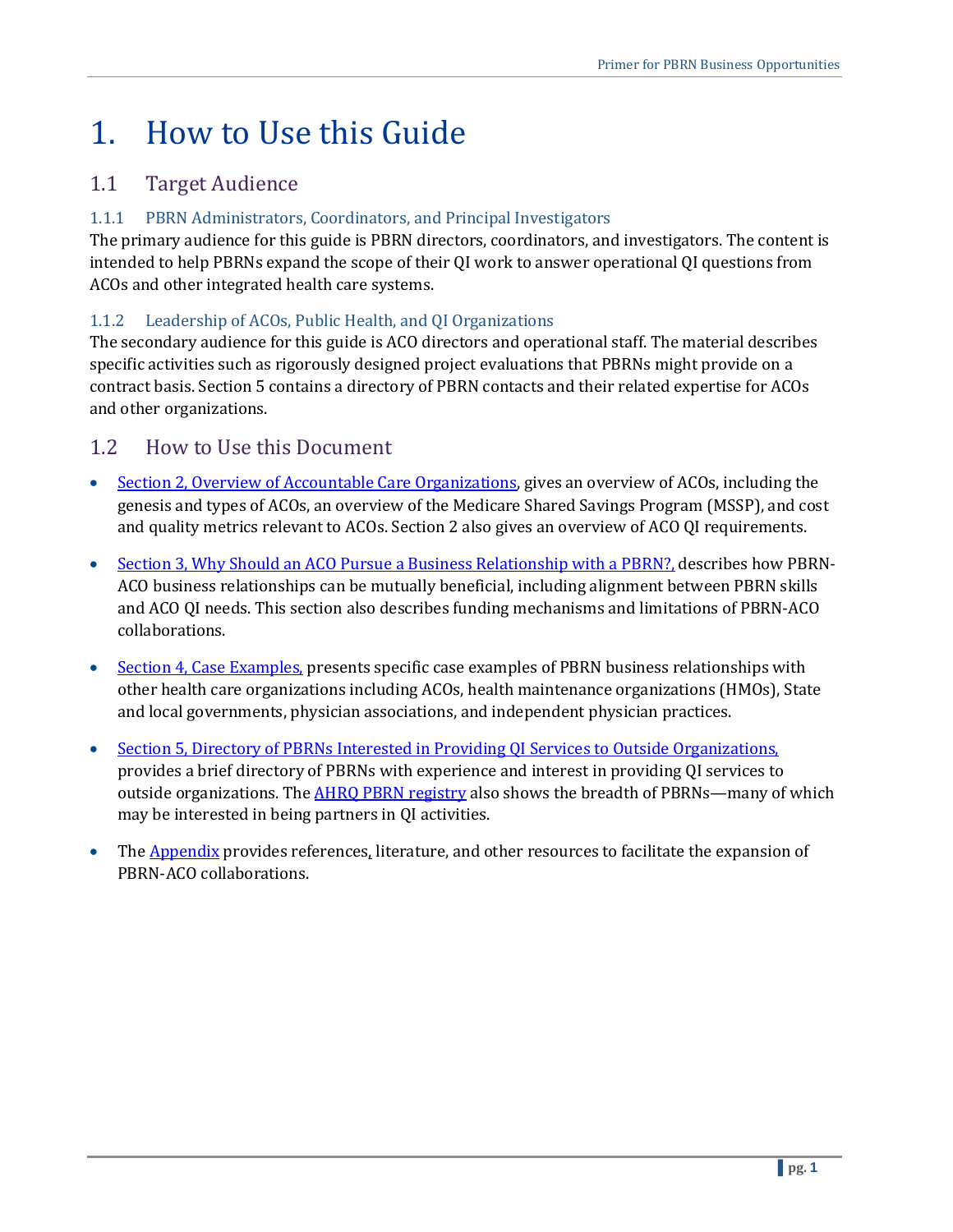# <span id="page-9-1"></span><span id="page-9-0"></span>2. Overview of Accountable Care Organizations

# 2.1 What is an Accountable Care Organization?

The term "accountable care organization" was coined by Elliot Fisher of Dartmouth[.1](#page-33-2) It refers to a variety of organizations whose mission is providing care to a defined population and being responsible for improving care quality and reducing total care costs. Importantly, "accountability" is defined by reimbursement levels, with higher revenue generated by providing better quality care rather than a higher volume of care—as is the case under traditional fee-for-service arrangements between payers and providers. Savings from reducing total care costs are shared between clinical ACO members and payers.

## 2.1.1 The Affordable Care Act

The Patient Protection and Affordable Care Act (ACA[\)2](#page-33-3) defines the establishment, eligibility, and requirements for Medicare ACOs in section 3022, "Medicare Shared Savings Program" (MSSP). In general, the ACA calls for the Secretary of Health and Human Services to establish a shared savings program that promotes accountability for a patient population, coordinates items and services under Medicare parts A and B, and encourages investment in infrastructure and redesigned care processes for high-quality and efficient service deliver[y.2](#page-33-3) Adherence to ACA requirements allows an ACO to participate in the MSSP and receive extra payments for improvements in care quality.

## 2.1.2 Types of ACOs

The ACA allows for "ACO professionals" in group practices, networks of individual practice, hospitalprofessional partnerships, and hospitals employing professionals to participate in the MSSP if they are responsible for at least 5,000 patients. The two general models for ACOs are physician-led and hospital-led. Muhlestein and colleagues<sup>3</sup> developed the following taxonomy of ACOs:

- **Full Spectrum Integrated ACOs**—Organizations that provide all aspects of health care and most closely resemble what academics envisioned as ACOs.
- **Independent Physician Groups**—Organizations of smaller primary care practices that do not contract with other providers for additional services.
- Physician Group Alliances—Similar to independent physician groups, but usually multispecialty and without hospital affiliation.
- **Expanded Physician Groups—Organizations that offer only outpatient services but contract with** hospitals or other groups to provide additional services.
- **Independent Hospital ACOs—Organizations that have a single owner, directly offer inpatient** services, contract with outside providers for outpatient services, and do not offer subspecialty care.
- **Hospital Alliance ACOs**—Organizations with multiple owners providing inpatient services who contract for outpatient services. These ACOs tend to have many participants and be located in geographically large rural areas with small populations.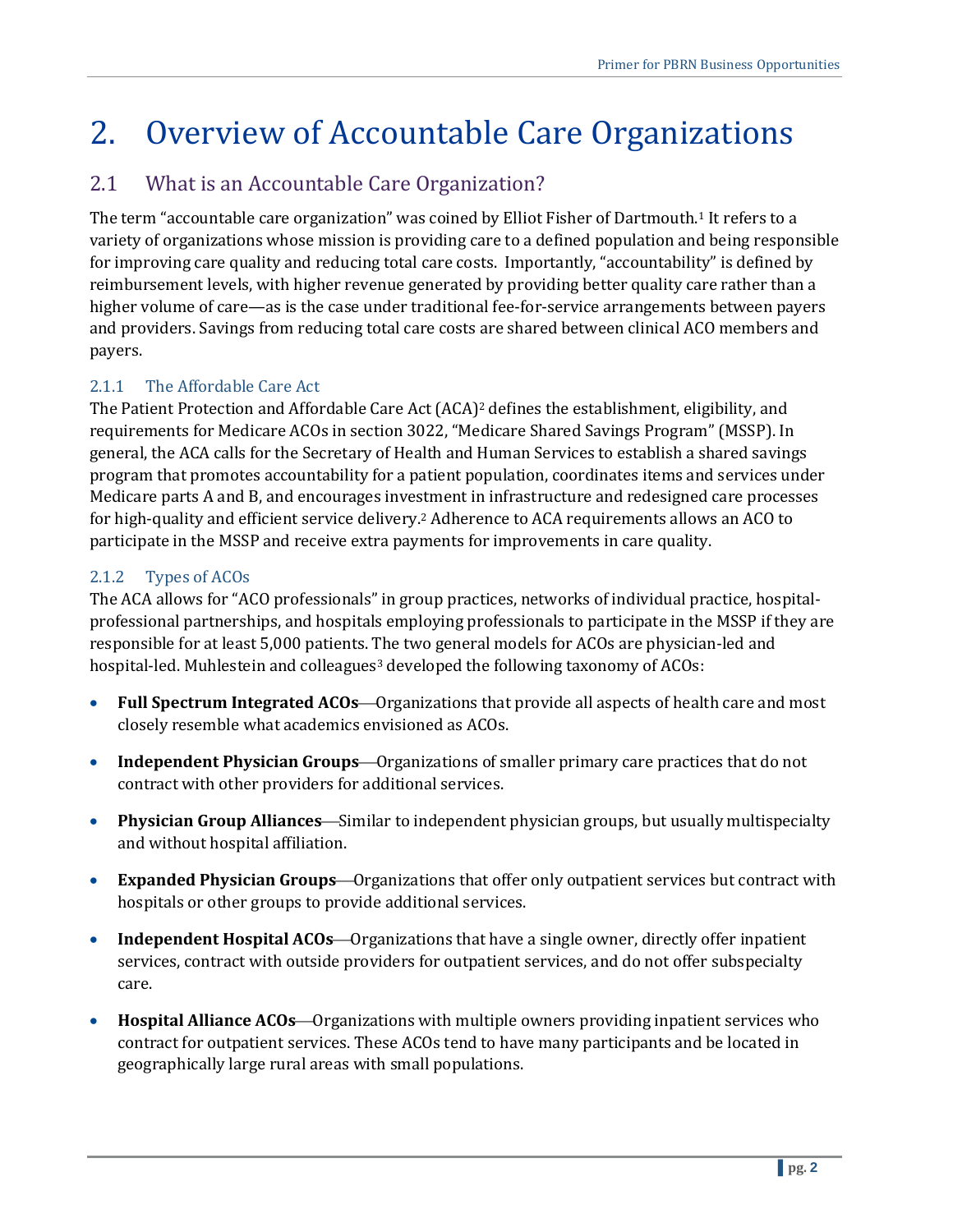<span id="page-10-0"></span>These different organizations have varying resources and needs for services that PBRNs might provide. For example, independent hospital ACOs usually have in-house QI staff and technical capabilities and are more likely to contract for intellectual services (e.g., rigorous program evaluation) than technical support for extracting data from their EHRs.

Many independent physician groups may require help extracting, organizing, and interpreting their data.

## 2.1.3 Overview of the Medicare Shared Savings Program

Most of the many commercial ACOs were established under the MSSP. Under this program, organizations can choose between two tracks: shared savings only during the initial 3 years, or both shared savings and losses. The percentage of shared savings is larger for organizations willing to accept the risk of losses.

The first step in the program is establishing benchmarks for the organization using the most recent 3 years of Medicare Part A and B data for fee-for-service beneficiaries assigned to the ACO. The benchmarks establish the baseline for measuring changes in quality and cost of care, and are weighted to the national average performance to establish a minimum savings rate (MSR). The MSR accounts for normal variation in expenditures: the ACO must produce average cost reductions greater than the MSR to receive shared savings. The same approach applies to minimum losses: the organizations are not at risk for losses within the minimum loss rate. Savings and losses are calculated by comparing average per capita Medicare expenditures (risk adjusted) in the current year to the ACO's updated benchmark. The organization must meet quality-of-care standards to qualify for shared savings.

#### 2.1.4 Cost and Quality Metrics

In the one-sided model (only shared savings), the organization may share in savings up to 50 percent *if it meets minimum quality-performance standards*. In the two-sided model (shared savings and losses), the organization may share up to 60 percent depending on quality performance. Performance payments are up to 10 percent in the one-sided model and 15 percent in the two-sided model. The higher rates in the two-sided model are designed to encourage organizations to share the risk of losses.

The 2015 MSSP performance measures include 33 quality metrics across 4 domains that ACOs must assess in each of the 3 performance years (see Table 1). [4](#page-33-5) The measures include 8 for patient/caregiver experience, 10 for care coordination and patient safety, 8 for preventive health, 7 composite measures for at-risk populations (2 for diabetes, hypertension, ischemic vascular disease, heart failure [left ventricular systolic dysfunction], coronary artery disease, and depression[\).5](#page-33-6) Data on quality measures are collected and reported through the Group Practice Reporting Option (a Web interface) as well as through Medicare administrative claims and a standardized patient experience of care survey—the Consumer Assessment of Healthcare Providers and Systems for ACOs. [6](#page-33-7)

Pay for performance on quality measures is phased in over 3 years. In the first year, the organization is paid for reporting all 33 measures. In the second year, pay is for performance on 25 measures and for reporting on 8. In the third year, pay is for performance on 32 measures and reporting on 1 (a survey measure of patient functional status included in the patient-experience domain).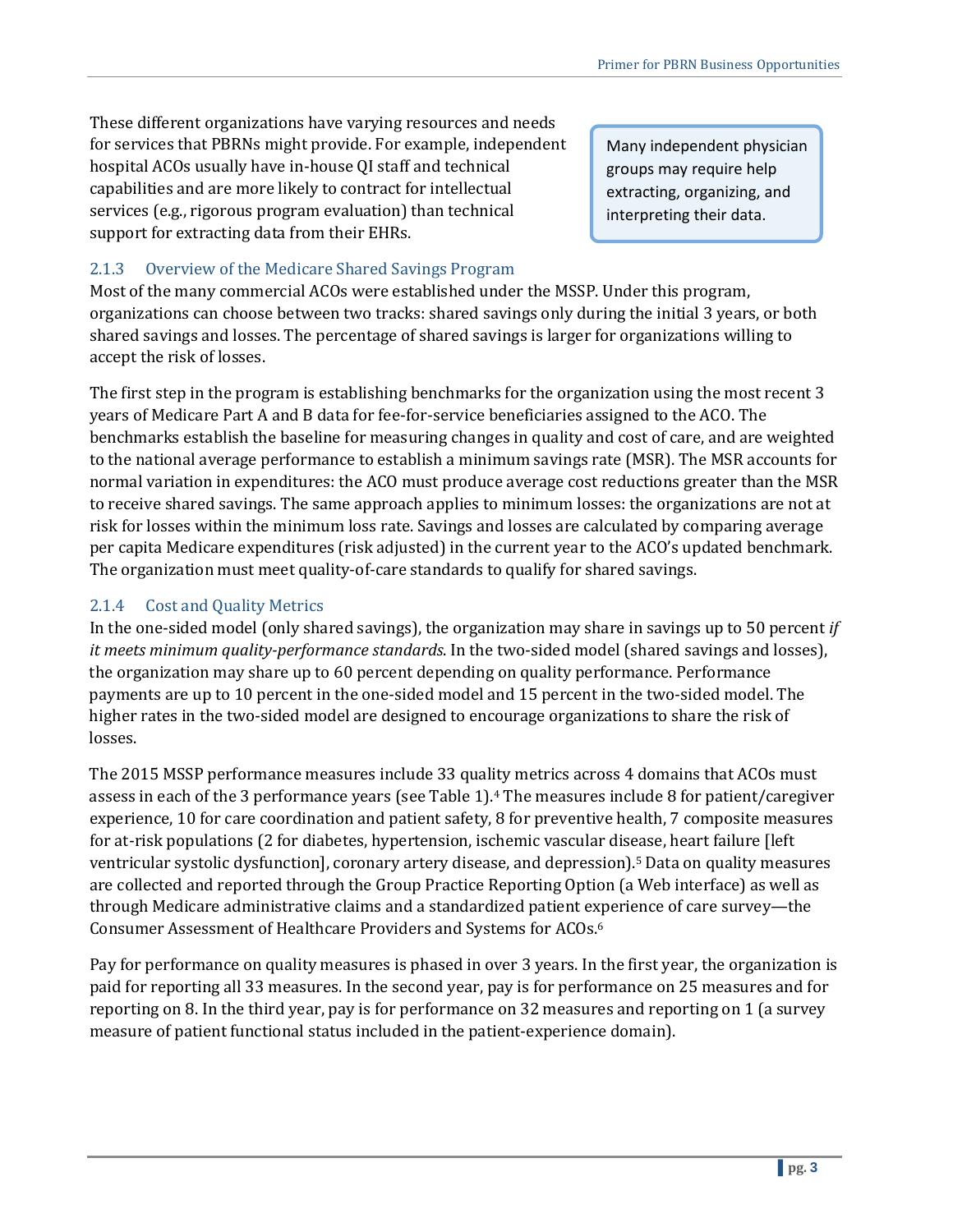| <b>2015 Reporting Year:</b><br><b>Total Points for Each</b><br><b>Domain Within the</b><br><b>Quality Performance</b><br><b>Standard Domain</b> | Number of<br><b>Individual</b><br><b>Measures</b> | <b>Total Measures for</b><br><b>Scoring Purposes</b> | <b>Total</b><br><b>Possible</b><br><b>Points</b> | Domain<br>Weight |
|-------------------------------------------------------------------------------------------------------------------------------------------------|---------------------------------------------------|------------------------------------------------------|--------------------------------------------------|------------------|
| Patient/Caregiver                                                                                                                               | 8                                                 | 8 individual survey                                  | 16                                               | 25%              |
| Experience                                                                                                                                      |                                                   | module measures                                      |                                                  |                  |
| Care Coordination/                                                                                                                              | 10                                                | 10 measures, the EHR                                 | 22                                               | 25%              |
| <b>Patient Safety</b>                                                                                                                           |                                                   | measure is double-                                   |                                                  |                  |
|                                                                                                                                                 |                                                   | weighted (4 points)                                  |                                                  |                  |
| Preventive Health                                                                                                                               | 8                                                 | 8 measures                                           | 16                                               | 25%              |
| <b>At-Risk Population</b>                                                                                                                       | 7                                                 | 6 measures, including a                              | 12                                               | 25%              |
|                                                                                                                                                 |                                                   | 2-component diabetes                                 |                                                  |                  |
|                                                                                                                                                 |                                                   | composite measure                                    |                                                  |                  |
| <b>Total in all Domains</b>                                                                                                                     | 33                                                | 32                                                   | 66                                               | 100%             |

<span id="page-11-0"></span>**Table 1. 2015 Quality Performance Standard Domains**

Pay for performance is assessed relative to national benchmarks or a flat percentage attainment (used when the  $60<sup>th</sup>$  percentile of the distribution is greater than or equal to 80 percent attainment of the goal). Assessment is by a point system. Performance at or above the 90<sup>th</sup> percentile earns two full points for the measure with decreases of 0.15 points for each lower decile; performance lower than the 30th percentile receives zero point[s7.](#page-33-8) Total possible points by domain are 14 for patient experience, 14 for care coordination and patient safety, 16 for preventive health, and 14 for at-risk populations. Points are summed and divided by the total points available for each domain with equal weight given to each domain. [7](#page-33-8) The results determine the organization's performance score and shared savings rate. More detail is in the Centers for Medicare & Medicaid Services (CMS) document *Improving Quality of Care for Medicare Patients: Accountable Care Organizations* [\(PDF – 1.6MB\)](http://www.cms.gov/Medicare/Medicare-Fee-for-Service-Payment/sharedsavingsprogram/Downloads/ACO_Quality_Factsheet_ICN907407.pdf)[.8](#page-33-9) The [Appendix](#page-33-1) includes links to 2014 quality metric benchmarks and 2015 Measures Information Forms[.4,](#page-33-5)[5,](#page-33-6)[9](#page-33-10)

## 2.1.5 ACO 2.0

The first phase of ACO implementation under MSSP (ACO 1.0) involves managing total costs and improving population health as measured by the 33 quality metrics. The second phase, ACO 2.0, follows once an organization completes the ACO 1.0 requirements. New ACOs will not be immediately subject to more stringent ACO 2.0 criteria. ACO 2.0 will involve new mechanisms and payment structures (such as bundled payments) to manage high-cost patients and prevent unnecessary health care utilization. Prevention approaches will require predictive modeling of patients likely to have high needs and utilization and testing of interventions to prevent acute episodes of high-cost care and ensure appropriate end-of-life care.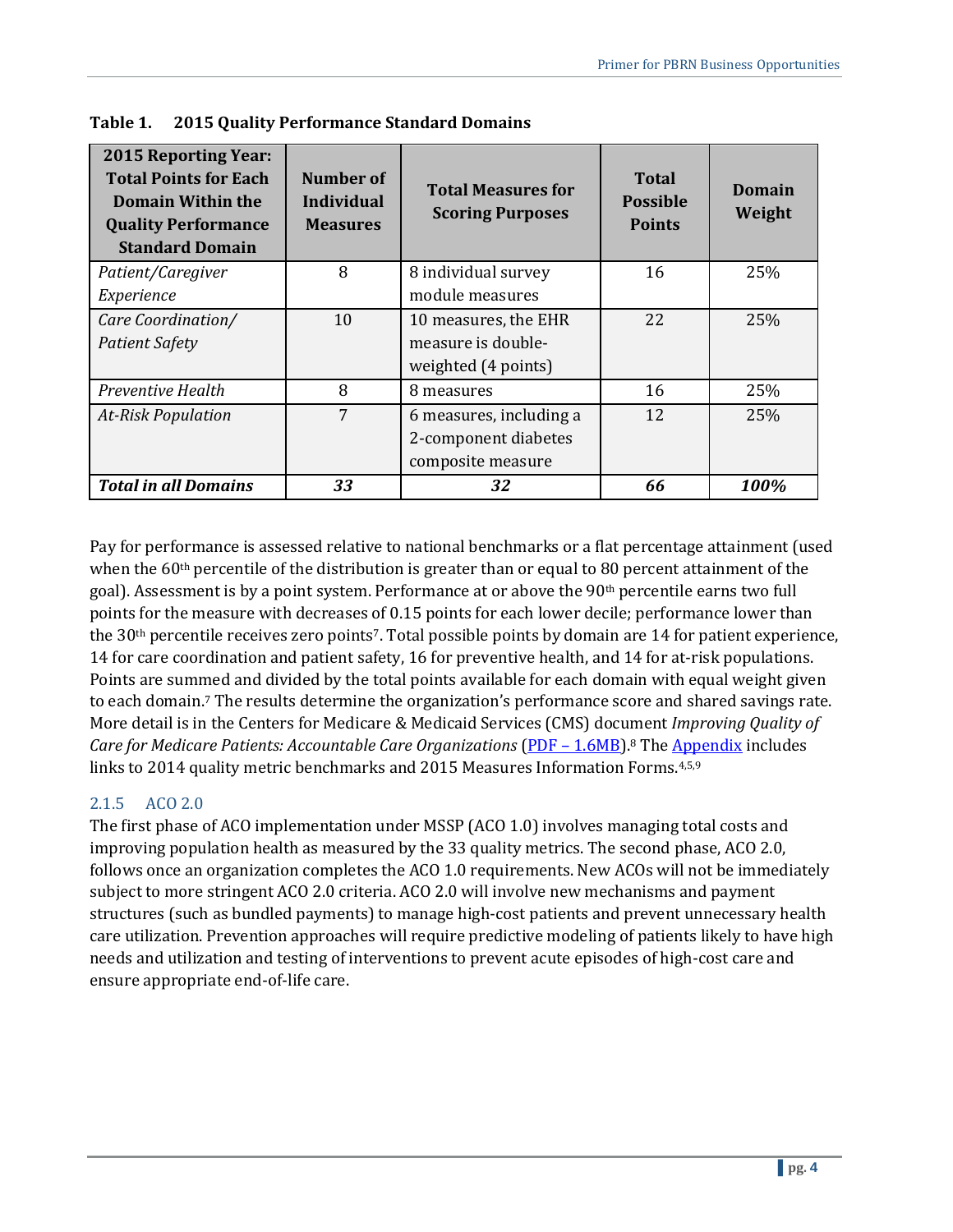# <span id="page-12-0"></span>2.2 ACO QI Requirements and PBRN Established Areas of Expertise

Quality-of-care targets mandated under MSSP give ACOs strong incentives to improve quality and thereby increase shared savings. Some very experienced organizations (e.g., entities in the [Pioneer](http://innovation.cms.gov/initiatives/Pioneer-aco-model/)  [ACO pilot program\)](http://innovation.cms.gov/initiatives/Pioneer-aco-model/) have well-developed infrastructure and resources and experience managing quality. However, many organizations—particularly newly formed ACOs—have little or no experience managing population health. PBRN experience in conducting population health research could be highly valuable to organizations learning to manage care this way.

#### **"Mixed-methods analysis of ACO measures by PBRNs can help organizations achieve quality improvement goals."**

– Wilson Pace, MD, DARTNet Institute

**Dr.** Pace presented on a National Webinar in August 2015 titled "**DARTNet Guided Exploration** of Linkages Between [Existing Health Data, Patient Reported Outcomes and PBRN Research.](https://pbrn.ahrq.gov/events/dartnet-guided-exploration-linkages-between-existing-health-data-patient-reported-outcomes)" The webinar included a discussion of DARTNet's collaboration with an ACO to improve adult immunization rates.

## 2.2.1 Data Extraction and Management

Incorrect data that does not reflect the true quality of care is one of the toughest challenges facing ACOs trying to meet quality targets. PBRN researchers are among the most sophisticated users of administrative claims data and data extracted directly from EHRs. Many newly established ACOs could benefit from the experience of PBRNs in aggregating and cleaning administrative claims data especially across separate organizations and technological platforms. New ACOs could also use the technological experience of PBRN researchers as well as the software they have developed to conduct population-based QI analyses. PBRNs may be particularly effective at identifying local contextual issues. Contextual measures that PBRNs might help develop include unique local barriers to patients' access to care, staffing issues, and cultural norms.

A recognized and valuable skill that PBRNs can offer is their experience in defining and reporting relevant contextual measures. If adequately monitored, data on contextual measures can facilitate an organization's pursuit of effective QI strategies, driving improvement in pay-for-performance measures within an ACO. PBRNs could provide the necessary skills in detecting underlying reasons for QI performance issues and monitoring populations of at-risk patients.

## 2.2.2 Quality Measurement

PBRNs also have rich and diverse expertise in quality measurement. Although the 33 MSSP quality metrics are set by CMS and focus on outcomes assessment, investigators in PBRNs could provide valuable insights about establishing process quality metrics that lead to better outcomes; this assistance could support demonstrated improvement in the 33 MSSP measures. PBRNs could also help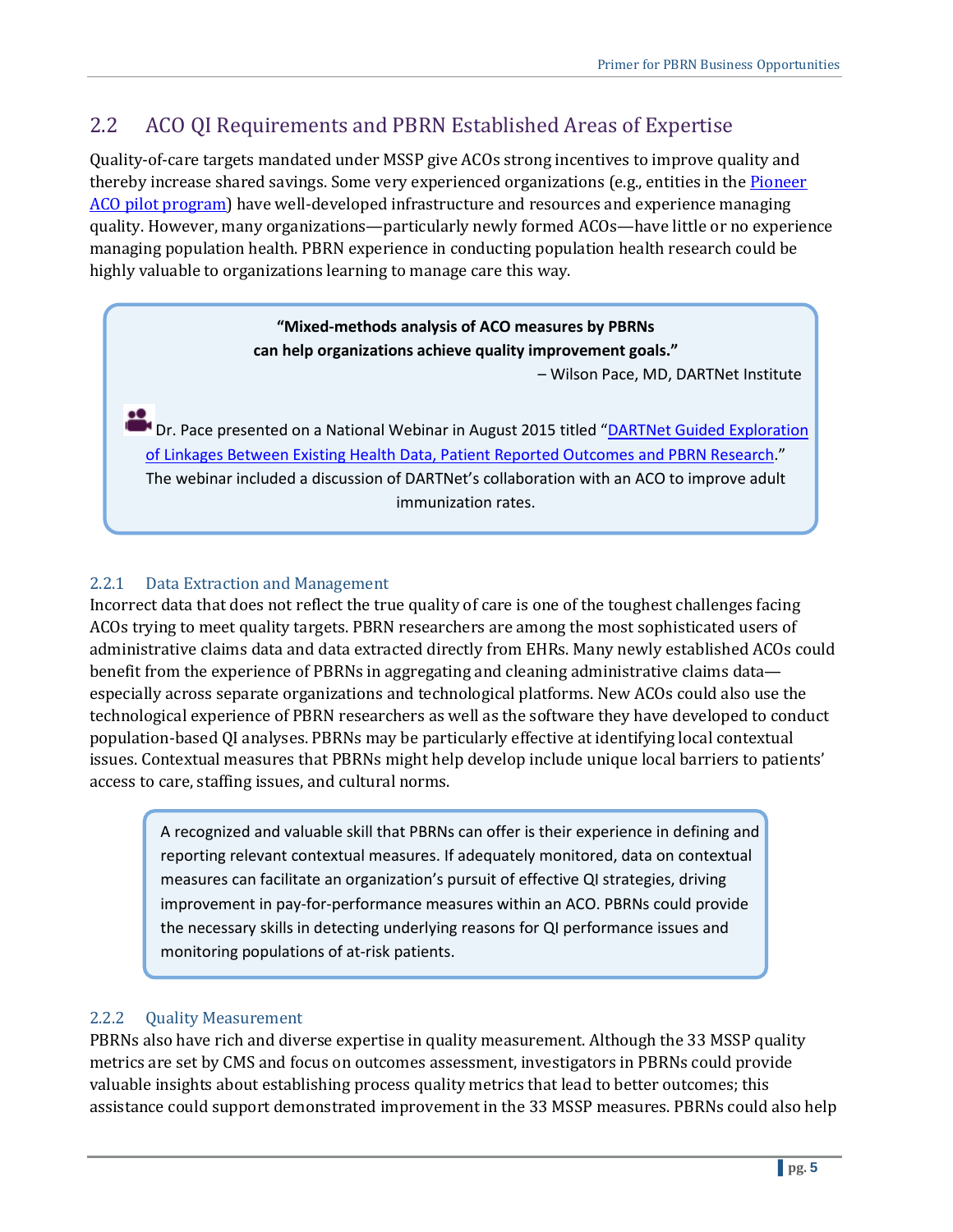<span id="page-13-0"></span>ACO leaders break down MSSP measures (e.g., by clinic, group) to understand where improvements could be made. Assisting ACO leaders in understanding how data are generated (e.g., workflows, coding issues) would be helpful in conducting thorough quality measurement. All these skills are squarely within the domain of PBRN researchers.





**Figure 2. PBRN Publications Related to CMS Quality Measure Domains (As of August 2015)**

Includes articles relevant to patient/caregiver experience and patient engagement, participation, or involvement.

\*\*Includes diabetes, hypertension, ischemic vascular disease, and heart failure.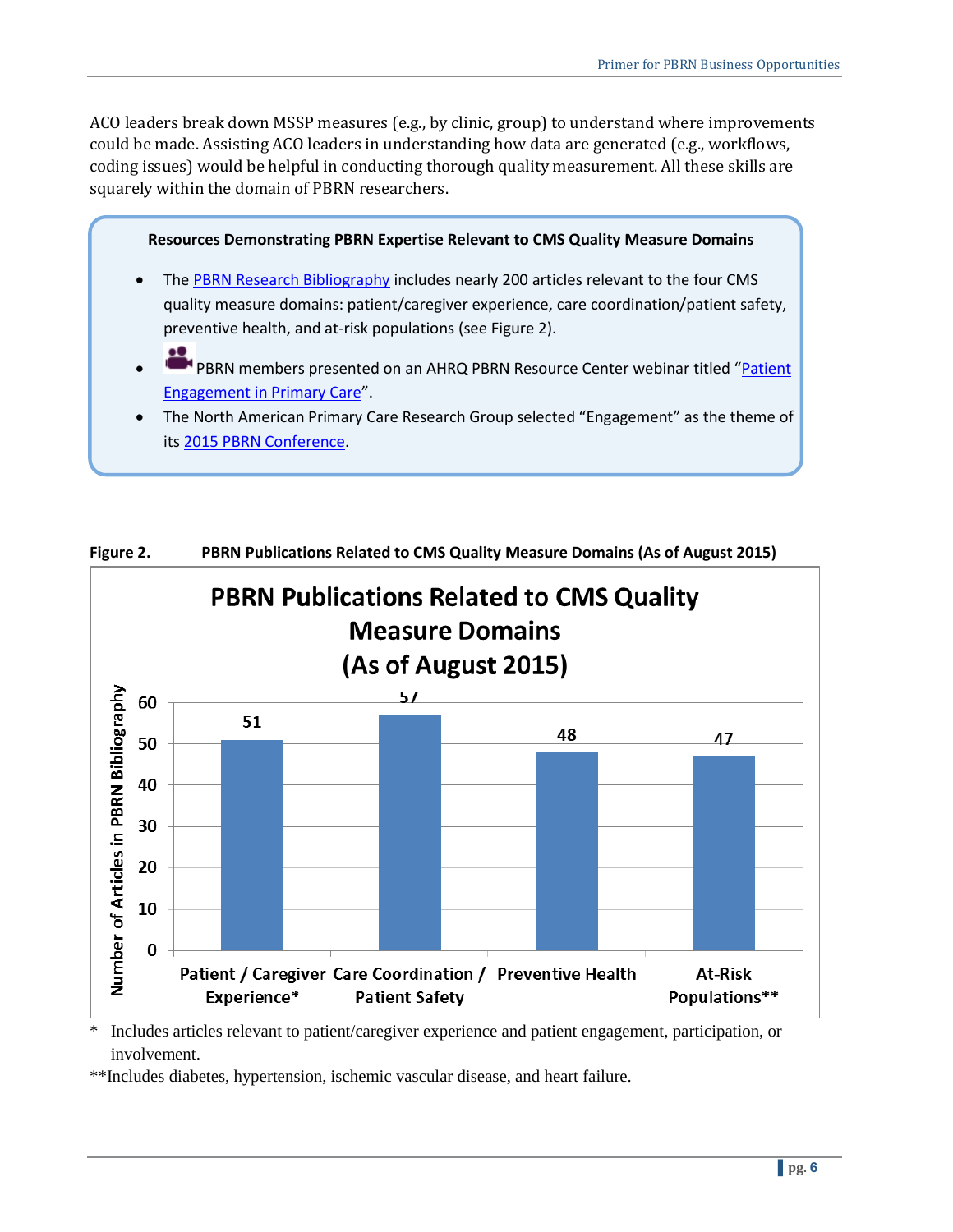#### 2.2.3 Practice Improvement Plans and Interventions

PBRN researchers have been intimately involved in helping practices improve quality. Indeed, Williams and Rhyne suggest renaming PBRNs "Health Improvement Networks" to acknowledge the expanding scope of PBRN activities. Strategies employed by PBRNs include practice facilitation, [10-13](#page-33-11) academic detailing,<sup>[14-16](#page-33-12)</sup> and leading learning collaboratives.<sup>[10,](#page-33-11)[17,](#page-34-0)[18](#page-34-1)</sup> PBRN researchers are also experts in planning and conducting evaluations of interventions designed to improve quality. Rigorous study design, minimizing bias in data collection, and expert statistical analysis are services needed by ACOs and other health care organizations.

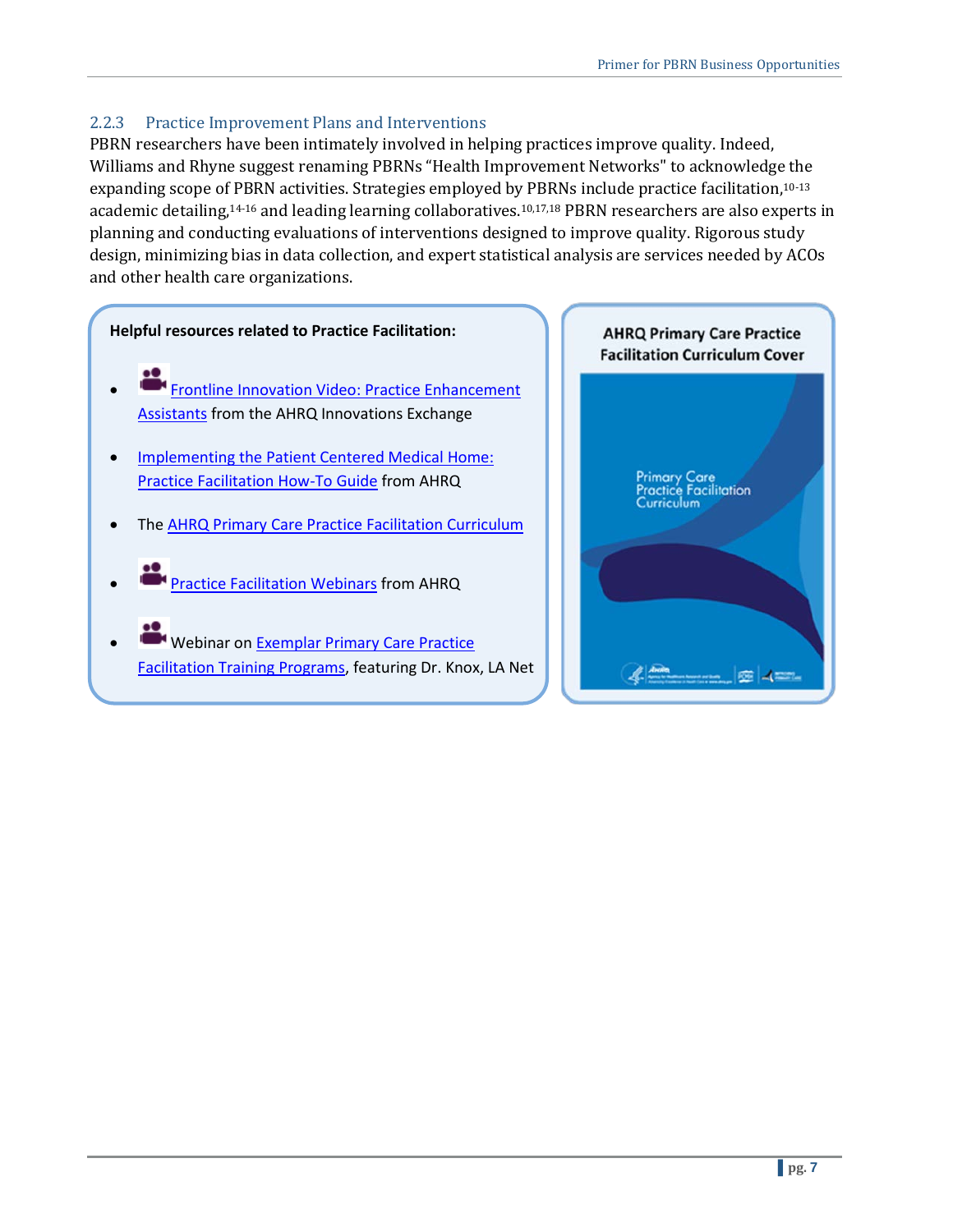# <span id="page-15-1"></span><span id="page-15-0"></span>3. Why Should an ACO Pursue a Business Relationship with a PBRN?

# 3.1 Alignment between PBRN Activities and ACO QI

PBRNs have been conducting QI research with frontline staff for decades. As part of this work, PBRNs have established working relationships with clinics and staff that are critical to successfully implementing new workflows and models of care. ACOs thinking about business partnerships with PBRNs should be aware of several assets and areas of expertise PBRNs might bring to the relationship. We highlight some of these assets and expertise below.

PBRNs also have much to gain from new forms of business relationships. As ACOs and other organizations expand and encounter new issues with delivering health care, researchers are in a position to turn these issues into novel research questions and submit grants to study potential

#### **Ways to Learn More about PBRNs:**

- Visit th[e PBRN Web](https://pbrn.ahrq.gov/) site
- View the [PBRN Registry](http://pbrn.ahrq.gov/pbrn-registry) for a comprehensive list of AHRQ-registered PBRNs
- Peruse the [PBRN Profiles](http://pbrn.ahrq.gov/pbrn-profiles) to learn more about PBRN research and activities
- Search the [PBRN Research Bibliography](https://pbrn.ahrq.gov/tools-and-resources/pbrn-literature) to find PBRN-relevant research articles
- Access PBRN Resource Center Webinars on the **PBRN YouTube Playlist**

interventions. Moreover, working with the delivery system is likely to generate preliminary data to make the ideas in grant submissions compelling. Thus, there is high potential for bi-directional and synergistic relationships between organizations delivering care and PBRNs.

#### 3.1.1 Relationships

PBRN leadership with whom we conferred consistently highlighted that successful practice change requires relationship building and mutual trust between the people planning the changes and the people implementing the changes. Successful implementation depends on strong relationships that newly formed and maturing ACOs often do not have with their clinics. This may be particularly true for hospital-based ACOs that acquired clinics to meet the minimum number of covered patients for ACO accreditation. PBRN leaders know how to build solid relationships between organizational leadership and clinical staff and in many cases already have longstanding relationships with clinics. Because PBRN leaders know their clinics, the people who work there, and the patient population they serve, QI interventions can be appropriately tailored to the local environment, improving the likelihood of success.

## 3.1.2 Training and Technical Assistance

Historically, the grant-funded work of PBRNs has tended to focus on specific components of primary care practice change such as improving care for diabetes, chronic obstructive pulmonary disease, or multiple chronic conditions[.19-23](#page-34-2) To achieve practice change, PBRN researchers have developed expertise in clinical training and providing technical assistance with data management to both clinical and administrative staff. For example, researchers at The Distributed Ambulatory Research in Therapeutics Network (DARTNet) can help ACOs extract, transform, and load data from multiple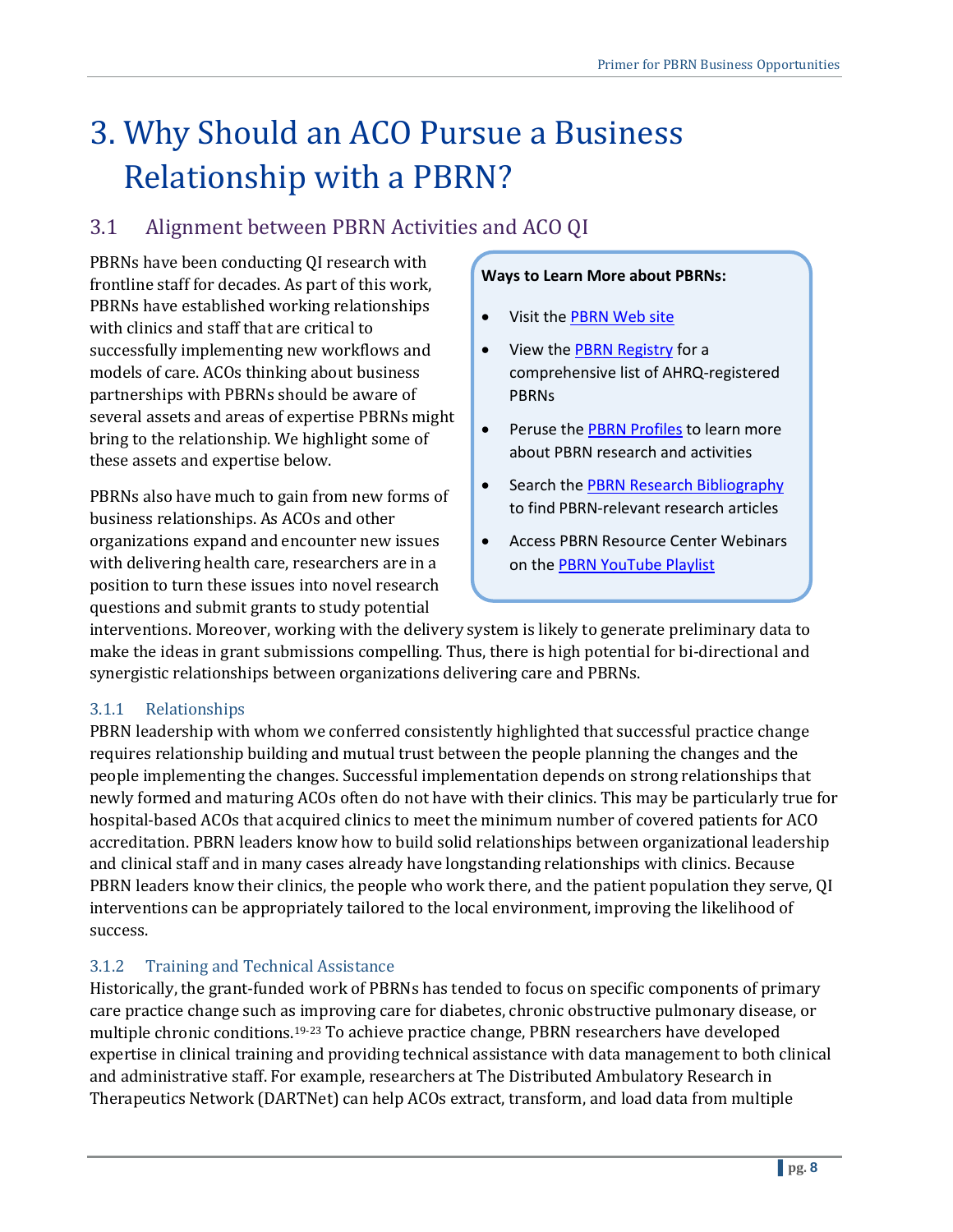<span id="page-16-0"></span>different EHRs into a common data model[.24](#page-34-3) Several ACO leaders reported that amalgamating data from new clinical partners in the ACO was a major hurdle to conducting QI activities. ACO leaders can leverage experience such as this and contract with PBRNs to conduct effective training and help clinics and managers solve technical issues. Again, PBRN expertise in adapting programs to local conditions and patient populations improves the likelihood of success.

## **Profiles of AHRQ Centers for Primary Care Practice-Based Research and Learning (P30 Center Grants)**

Each P30 Center has a unique purpose and focus, but all share common objectives, including coalition building, training, and diverse technical assistance. More than 50 distinct PBRNs, roughly one-third of all registered Primary Care PBRNs, are members of a PBRN P30.

> [Learn more about the P30 Centers as prospective business partners](http://pbrn.ahrq.gov/pbrn-profiles/p30-centers)  [and sources of diversified business models.](http://pbrn.ahrq.gov/pbrn-profiles/p30-centers)

## 3.1.3 Learning from the Practices

A fundamental tenet of practice-based learning, which occurs in the context of the workplace, is that frontline staff and clinic leaders know their patients and local context and have valuable information about what may or may not work in their setting. ACO leaders may find it useful to explore the potential for reciprocal learning. In some cases, clinics will benefit from programs or interventions that standardize practice (e.g., to reduce unnecessary, costly variation). In other cases, the larger organizations will benefit from the experience and knowledge generated from learning by doing. With a receptive organizational culture, these types of practice-based discoveries can be shared and disseminated throughout the ACO and other organizations.

## 3.1.4 Platform for Advancing Research

Working with a PBRN can be prestigious for an ACO. Some organizations have reported that their public image and attractiveness to purchasers is enhanced by a reputation for conducting research. Affiliations between health plans and academic institutions often figure prominently in marketing materials for the health plan. The relationship can also be beneficial for PBRNs. For example, data and tools built for operational needs may form the basis for subsequent grant applications by PBRN researchers. Data collected as part of an operational initiative could be used as preliminary data for grant proposals and graduate student dissertations.

# 3.2 Business Models for PBRNs to Assist in QI Measurement

ACOs and other integrated health systems can achieve their organizational goals by leveraging PBRN experience with QI work, population health, and training.

## 3.2.1 PBRN Business Models

At least two successful organizational models exist for PBRNs conducting contract-based work for other organizations. Both center around existing relationships.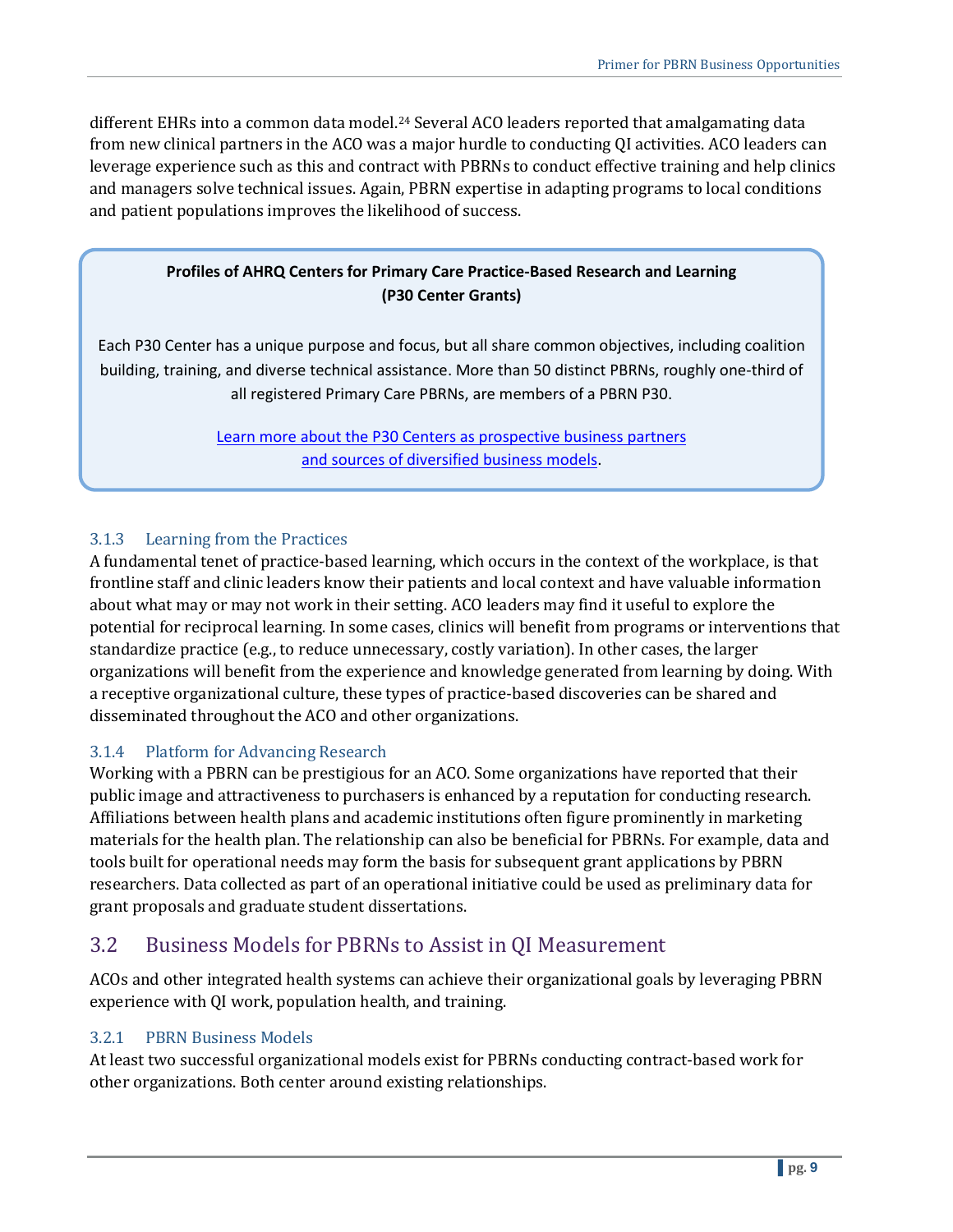<span id="page-17-0"></span>First, many PBRNs contract with organizations with which they have no formal affiliation. These contracts most often arise from relationships from previous research projects or connections made at national conferences. Examples include state health department contracts to establish registries or surveillance programs and contracts to prepare Medicare claims data so an ACO can better understand how its Medicare population utilizes care.

Second, some PBRNs have contracts to perform infrastructure and analytic work for the operational arm of an organization to which they already belong. In these arrangements, researchers do operational QI work in addition to their externally funded grant projects. Work funded by grants is often highly beneficial to the organization. For example, a patient registry developed by a PBRN as part of grant-funded work could be used for operational infrastructure and QI monitoring.

The business model used by the PBRN will differ depending on the core capabilities and research expertise of the investigators. Most PBRN leaders make contacts with outside organizations at conferences or through grant-funded work. AHRQ hopes that this document, including th[e Directory](#page-25-1) in Section 5, will be another means for partnership building between PBRNs and outside organizations.

## 3.2.2 Business Models Differ by Stage of ACO Development

ACOs in the early stage of development need help with tasks such as data extraction from EHRs, analysis of claims data, infrastructure building, and defining populations of patients. ACOs at later stages of development may wish to contract a PBRN for help with designing interventions and programs as well as choosing rigorous methods for program evaluation.

# 3.3 Funding Mechanisms for QI Measurement and Evaluation

PBRN collaborations can be funded many ways, depending on the nature of the project. For example, hourly consulting fees are an appropriate mechanism for small projects or brief trainings. As the size and scope of the project increases, fixed-fee contracts are often used with aims and deliverables specified before work begins and the offerer assuming the risk for cost overruns.

One potentially novel funding arrangement is the "retainer" approach used by attorneys. In this arrangement, the contracting organization agrees to pay a fixed annual amount to the PBRN, but the particular training provided, projects, and scope of work are negotiated and renegotiated as the needs of the contracting organization evolve. This model has at least two major benefits. First, the PBRN receives a stable base of funding through the collaboration. Second, the contracting organization maintains the flexibility to fund projects that become priorities within the delivery system as the health care landscape evolves.

# 3.4 Challenges in Fostering New Business Collaborations

Recognizing the expectations and project management constraints among business partners is the first step to mitigating the impact of the constraints. Understanding differences in expectations about timeliness and factors that affect responsiveness is particularly important. A few challenges are noted below.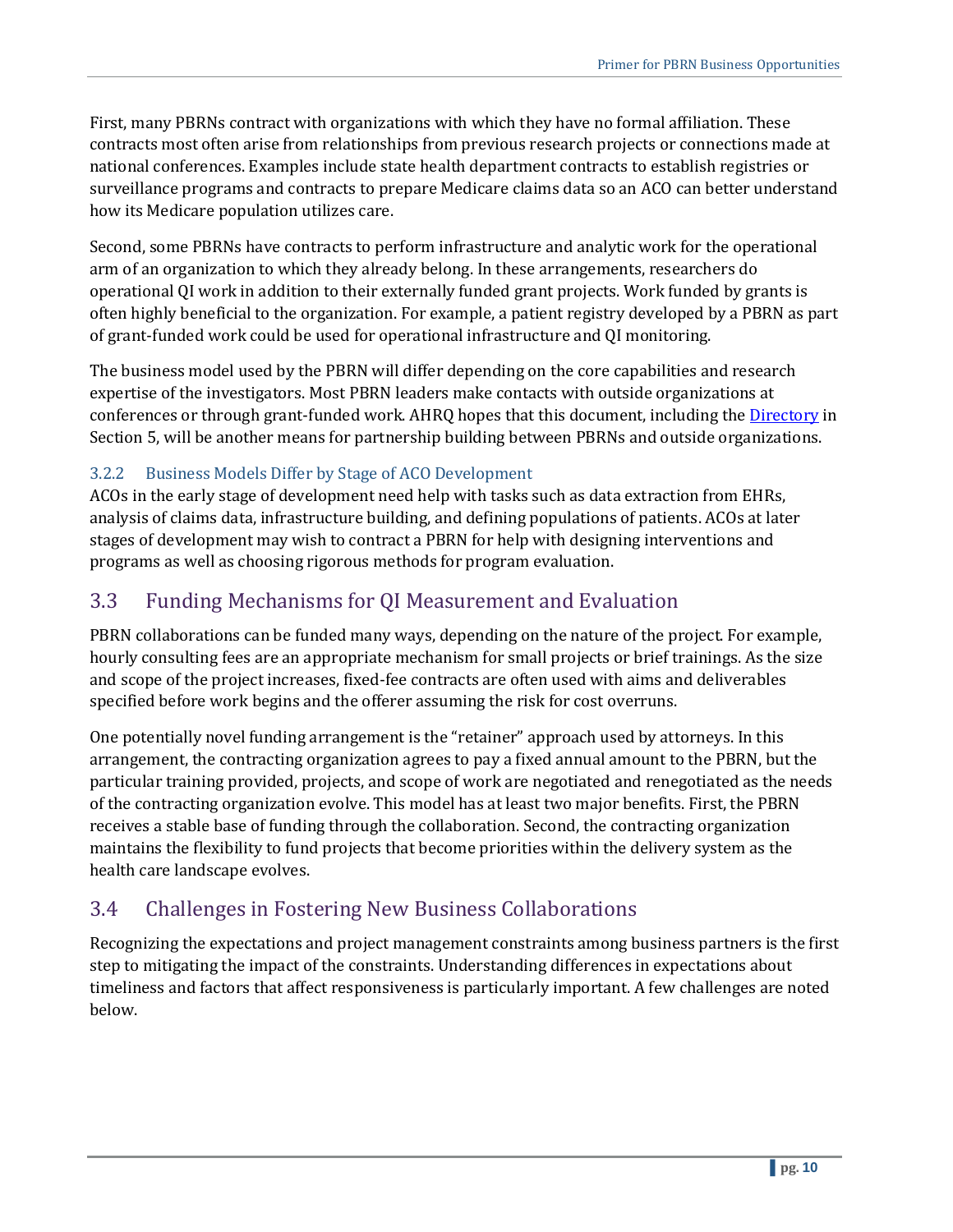#### **Timelines**

• Representatives from ACOs indicated that business partners need to be able to deliver data and analyses with quick turnaround times. PBRNs doing contract work need to work with their partners on shorter timelines than traditional research projects. On the other hand, because of their knowledge of local practices, PBRNs may be extremely helpful in longer-term endeavors such as "drilling down" into apparent QI problems with the help of valuable insights from frontline staff. This drilling down may involve identifying contextual factors (e.g., cultural barriers) or workflow issues within clinics.

A second timeline issue is the need to align the strategic planning of the operational organization with PBRN research that needs to begin 2-3 years in advance to gather a base of preliminary evidence to inform the strategic plan. This alignment requires regular planning meetings between the PBRN and other operational entities so that answers to research questions (either operationally or grant funded) contribute to operational needs in a timely manner. It is necessary for ACO and PBRN leaders to allow enough time at the beginning of QI initiatives to develop a shared understanding of the vision of ACO leaders, as well as a set of feasible solutions to delivery system problems at the beginning of a project. In this way, operational and research goals are more likely to be closely aligned.

#### **Balancing the Pursuit of Traditional Research and Quality Improvement Projects**

• PBRN leaders who discussed their business models with us expressed a desire to balance time spent on traditional grant-funded research with providing operational QI services. Some PBRN leaders felt that without careful planning, the demand for QI services could overwhelm PBRN research. On the

"If PBRNs are sufficiently staffed and have the resources to conduct QI projects, they can act quickly to fulfill ACO needs".

– David Swieskowski, Mercy ACO

positive side, providing QI services can stabilize PBRN budgets because QI projects can be undertaken between grant funding cycles. Developing closer collaborative agreements with other organizations can also be a source of research ideas and preliminary data for research grants.

The exact balance of research and QI service will depend on the needs and priorities of each PBRN. Some leaders we spoke to thought that 80% research and 20% QI service would be the optimal division of work for the PBRN as a whole, while recognizing that balance needs to be maintained at both the investigator and PBRN level.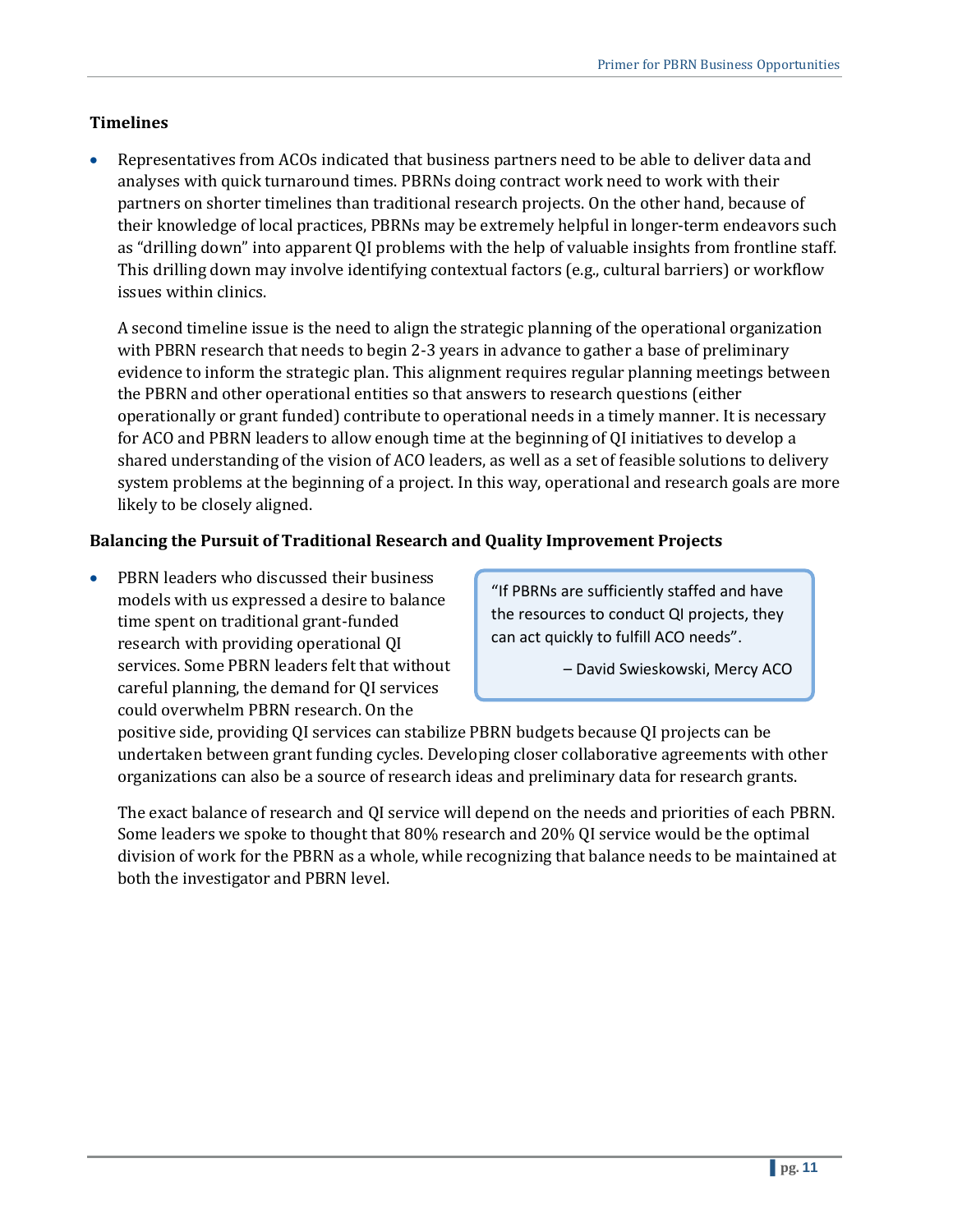# <span id="page-19-1"></span><span id="page-19-0"></span>4. Case Examples

The following case examples highlight some of the business model configurations PBRNs can use to provide services to ACOs and other entities. The case examples below are a sample of real-world experiences and sentiments from leaders of a few of the more well-established PBRNs. The case examples are organized by the type of organization in the business relationship. The Lessons and Advice section of each case examples provides reflections about what the PBRN learned from the partnership. Collectively, we hope that their experiences in content areas, QI objectives, and types of partnerships will stimulate other researchers to form business relationships that apply PBRN research expertise to the pursuit of QI improvement and evaluation in other organizations.

# 4.1 PBRNs Offering Services to Other Entities

Some PBRNs are already offering QI and other services to outside entities. A directory containing additional references and descriptions of the PBRNs projects featured here is shown in **Section 5**.

# 4.2 Working With State-based Organizations

## 4.2.1 Case Example: Optimize Personnel Preparation Time and Level of Staffing

The Oregon Practice-Based Research Network (ORPRN) contracted with the Oregon Health Authority (OHA) on developing the Behavioral Health Home Learning Collaborative.

• **Nature of the contract.** This project focused on developing a learning collaborative for behavioral health agencies going through practice transformation. The goal of the work was to understand what could be written into a state-level application for recognition as a patient-centered medical home. ORPRN was asked to produce a budget and scope of work that included attending learning sessions and providing practice facilitation at two different times. ORPRN provided monthly facilitation (except for months with learning sessions), management for practice facilitators, two faculty members to attend curriculum planning meetings, written field notes, and a final report. Because overhead was capped far below the University's standard indirect rate, material costs and personnel were included "above the line" (i.e., as direct costs).

ORPRN had not previously worked with behavioral health agencies in Oregon around practice transformation, so negotiations around the scope of work focused on how ORPRN could build competency to understand this new field in addition to the parameters of the work. OHA had a firm idea of what they wanted. ORPRN gave a bid that met OHA needs, with adjustments from ORPRN, to improve the plan. ORPRN was eventually funded for a second project year in a negotiation process that was much easier because the project needs and mutual trust had been established.

• **How did the project arise?** ORPRN was approached to work on this project because of their experience in facilitating primary care practice transformation and QI work and their multiple practice facilitators in the field. ORPRN had worked with OHA on a project studying medical homes for children, and the same principal investigator was involved in both projects. ORPRN also has a strong reputation for completing work, and ORPRN and OHA had previously gone through a contracting process. Further, ORPRN was able to begin work immediately on this project, which had already been delayed.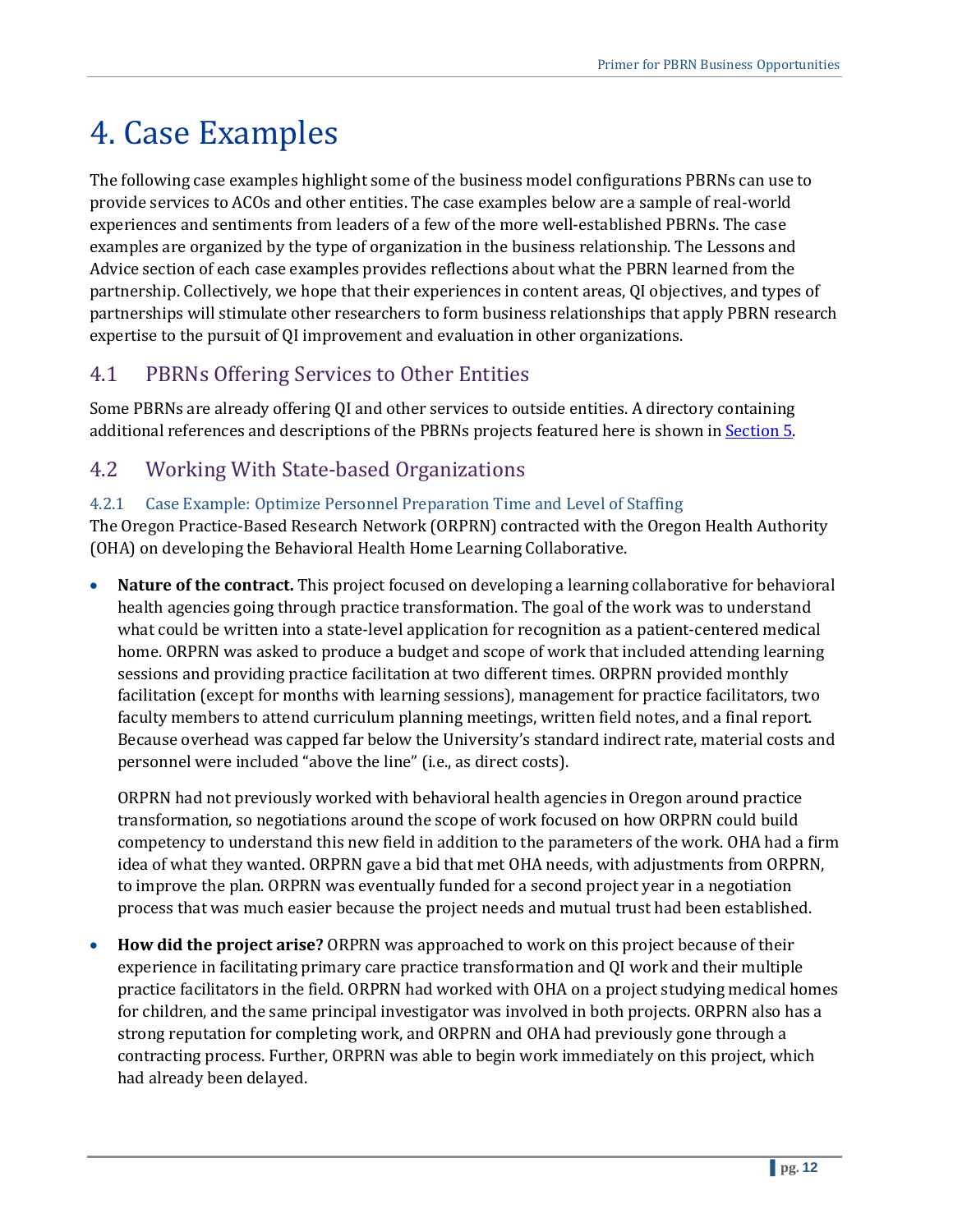<span id="page-20-0"></span>• **Lessons and advice.** ORPRN advised PBRNs developing similar contracts to negotiate for sufficient FTE to actively participate in curriculum design, have enough practice facilitation time for learning about the practice environment in advance (e.g., at the clinics whose learning sessions they will facilitate), and provide staff with time for field note review and project management.

ORPRN leadership strongly suggested that PBRNs think about how the work will advance the PBRN's goals and mission, negotiate for dissemination (e.g., manuscripts, presentations), be clear about how the work will help identify new members, and determine how data can be collected and used.

In addition, PBRNs should be aware that they may not own the work or resulting products. If the PBRN is seen as a vendor rather than a subcontractor, they may need to be careful to protect their expertise as they collaborate and conduct the project. The PBRN will need to balance their contribution to the larger community with the need to maintain their competitive advantage. PBRNs also need to be aware that contracts vary in length, with uncertainty about the next opportunity. Thus, an additional challenge is staffing to fulfill contract needs that have variable time frames and scales.

## 4.2.2 Case Example: Negotiate for Product Branding

In the mid-2000s, the Oklahoma Practice-Based Research Network (OKPRN) contracted with their state-based QI Organization, the Oklahoma Foundation of Medical Quality (OFMQ), to improve care for diabetes.

- **Nature of the contract.** The OFMQ had considerable QI expertise; however, they lacked access to primary care practices. OKPRN provided their network of primary care practices as a testing ground for the initiative. OKPRN was specifically contracted to: collect best practices from the primary care clinics, measure performance, identify exemplar practices, and help with implementation.
- **How did the project arise?** OFMQ recognized that OKPRN's network of primary care practices could be used as a learning laboratory. OKPRN also had expertise in registry building, which was critical to improving diabetes care, and possessed other unique technical capabilities. They provided programming that allowed practices to tailor registry implementation to each clinic's computing platform.

The benefits of partnerships between PBRNs and outside organizations go beyond financial compensation and include opportunities to develop and disseminate branded products.

• **Lessons and advice.** The OFMQ diabetes project eventually led to the development of a best practices toolkit that was branded as belonging to OKPRN and was disseminated by them. This experience emphasizes that PBRNs should negotiate product ownership at the beginning of projects.

## 4.2.3 Case Example: Align Medicaid QI Work With Broad PBRN Objectives

The Oklahoma Health Care Authority (OKHCA) contracted with OKPRN to monitor and provide feedback on the quantity and quality of early periodic screening and diagnostic testing services.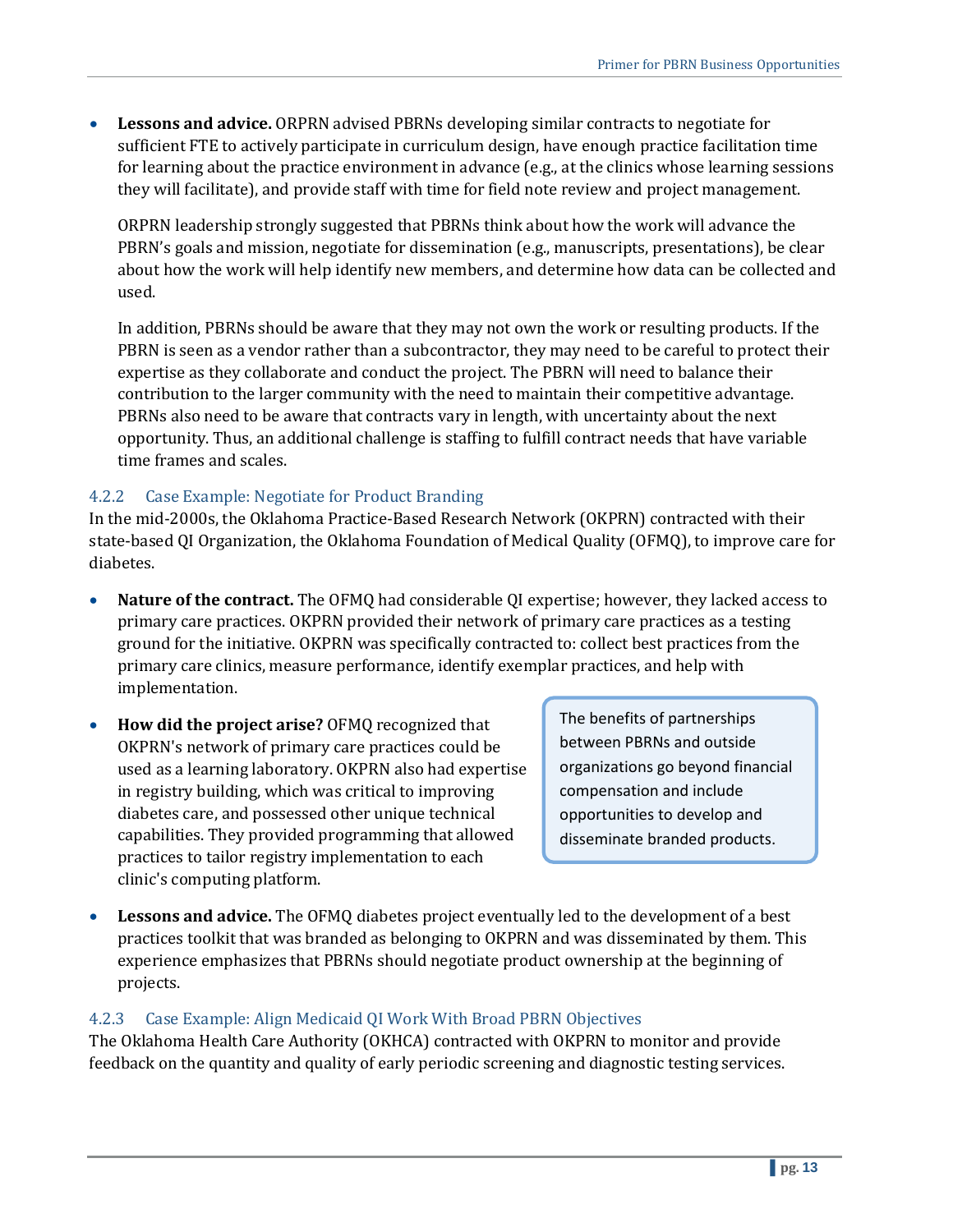- <span id="page-21-0"></span>• **Nature of the contract.** OKPRN was contracted to develop best practices for well-child visits. OKPRN investigators developed a curriculum and performed training in academic residency settings, teaching clinicians the techniques for turning "sick" visits into well-child visits, and implementing screening tools.
- **How did the project arise?** OKHCA knew of OKPRN's track record in this area and wanted to gain from their expertise.
- **Lessons and advice.** OKPRN leaders stressed the importance of alignment between the contract QI work and the PBRN mission and values. Grants will follow from contracts when this congruence exists—especially when the analytic results from QI contracts can be used for grant applications and graduate student dissertations. (Note that insight and data generated through Federal contracts belongs to the Federal Government, so permission is required to retain and use the data for purposes outside the contract.)

One barrier identified by OKPRN leaders is potential conflict between investigators' academic appointments and contract-type work. Academic institutions may be concerned that faculty time is not being used appropriately. Therefore, OKPRN established itself as a 5013c nonprofit organization. This legal structure allows OKPRN to receive and manage funds directly from government agencies and other organizations.

OKPRN leaders encouraged PBRN leaders to think about the balance between academic research and contract QI work. Investigators need to make a plan for maintaining scholarly activities which traditionally do include QI work.

- 4.2.4 Case Example: Consider the Potential for Quality Improvement Work to Lead to Sustainable Funding
- **Nature of the contract.** In 2003–2004, OKPRN received a contract from the State health commissioner to develop an electronic surveillance system for influenza-like illness. OKPRN implemented syndromic surveillance with daily reporting at 30 clinics across the State. Data were translated into a report describing events at the State level and estimates of how well vaccines and antiviral medications were working.
- **How did the project arise?** At the time, public health departments were receiving weekly reports from hospitals and other institutions but had no data from primary care clinics or community health. Data from primary care clinics were needed to improve the quality of surveillance.
- **Lessons and advice.** Ultimately, the project turned into a 6-year contract to develop and maintain the surveillance system. While contract QI work does not always lead to publications, successfully completed contracts often lead to long-term stable funding from ACOs and other organizations when PBRN capabilities become evident.

# 4.3 PBRN Researchers Working Within ACO Systems

The cases below pertain to PBRNs that are already embedded within an ACO system. PBRN researchers embedded within an organization often have the advantage of experiencing barriers to quality improvement first hand as part of their own clinical practice and are aware of potential solutions and resource limitations. Embedded researchers often have strong ties to delivery system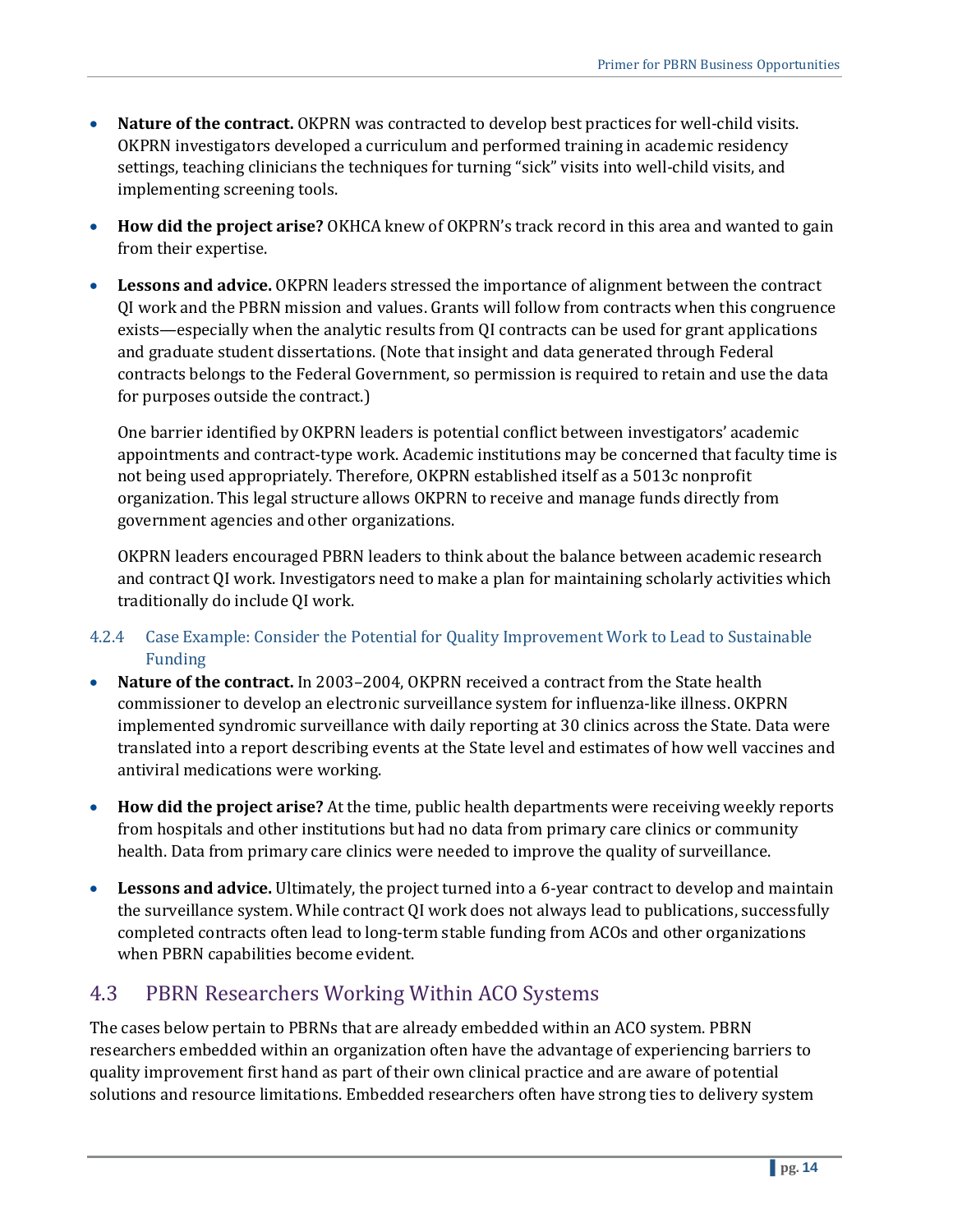<span id="page-22-0"></span>management and, therefore, have trust and rapport with the leaders trying to improve quality. While the research projects of these PBRNs may have been focused on issues not directly or immediately relevant to their organization in the past, the skills and knowledge developed can be turned inward to work closely on quality improvement endeavors. ACO leaders can leverage this experience and contract with PBRNs to conduct effective training and help clinics solve QI issues. PBRN expertise in adapting programs to local conditions and patient populations improves the likelihood of success.

## 4.3.1 Case Example: Negotiate Up Front for Resource Sharing and Support

The Massachusetts General Primary Care (MGPC) PBRN arose from the development of hospital primary care infrastructure. MGPC PBRN is wholly contained within the Partners HealthCare system. Because the structure of the PBRN mirrors the operational structure of the organization, the PBRN is in a good position to meet the clinical research needs of both the hospital and Partners HealthCare.

- **Nature of the contract.** The PBRN was attractive to operational staff because of the network's experience conducting population-based research. The Partners organization was inexperienced in population health management because they had contracts with multiple payers such as Blue Cross Blue Shield, Medicare, and other managed care organizations. This fragmented their understanding of provided health care and outcomes across several organizations. PBRN investigators provided a variety of services including developing an algorithm for attributing patients to clinicians, refining and upgrading disease registries, and developing custom software to predict patients with potentially high utilization.
- **How did the project arise?** Operational staff were familiar with the population health work and technical capabilities of MGPC from overlapping clinical and research roles and the reputation of the research group within Partners. These factors led the delivery system's physician organization to approach the PBRN to learn about population health management.
- **Lessons and advice.** Leaders at MGPC reported that negotiating a relationship with an operational partner can be complicated. Agreements around resource sharing should be discussed up front. Similar to the experience of other PBRNs, MGPC was concerned that tools and infrastructure developed by the PBRN could be taken by the health care network without benefits flowing back to the PBRN.

To manage the relationship, MGPC PBRN leaders met with operational leaders once per week to discuss funding clinical research and primary care administration. Combining these discussion topics allowed the organization to move from a pay-for-performance model to a population health model.

Investigators at MGPC PBRN emphasized that PBRNs must develop their value proposition to ACOs and other organizations. PBRNs that can conduct research that answers strategic questions for ACOs in 2–3 years have a clear value proposition. Showcasing existing resources or products from grant-funded work demonstrates capabilities. MGPC investigators also emphasized the need to balance short-term QI activities with longer-term PBRN and ACO needs.

## 4.3.2 Case Example: Contract With State Medicaid: Rainbow Research Network

The PBRN Rainbow Research Network (RRN) is a consortium of 216 pediatric primary care physicians in 81 practices affiliated with Rainbow Babies and Children's Hospital of Cleveland and the University Hospitals Rainbow Care Connections ACO. Their example highlights the new opportunities that health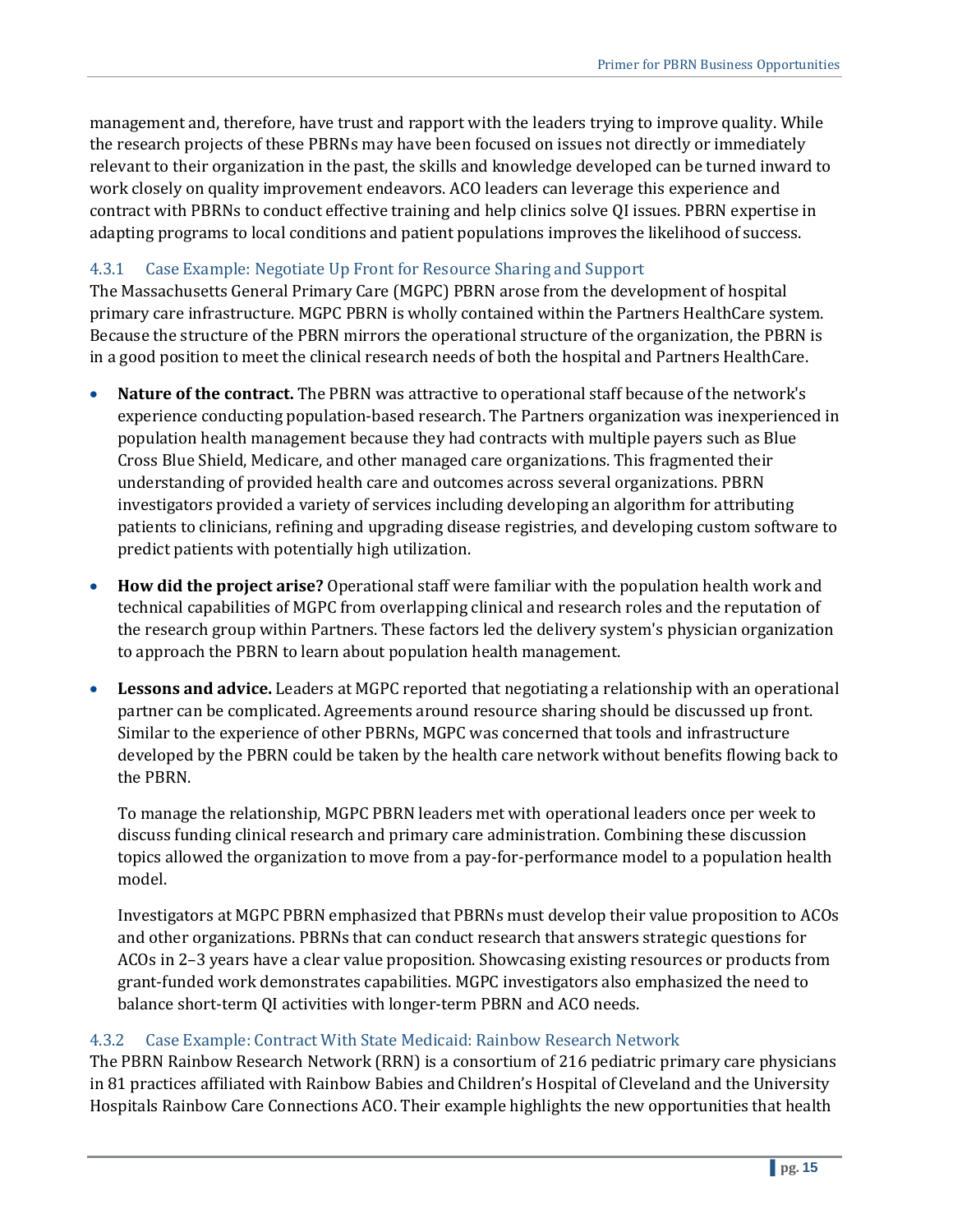<span id="page-23-0"></span>care reform is creating for PBRNs. RRN participated in the Medicaid Technical Assistance and Policy Program (MEDTAPP), a university-Medicaid research partnership with Federal and nonfederal funding to support the efficient and effective administration of the Medicaid program. In this case, participation in MEDTAPP allowed RRN to receive a CMS innovation grant to start a pediatric ACO with a subset of RRN members.

- **Nature of the contract.** MEDTAPP focuses on workforce development, QI initiatives, and rapid technical/clinical consultation.
- **How did the project arise?** The RRN PBRN developed expertise in tailoring interventions to Ohio practices in a research project that involved direct observation of primary care.
- **Lessons and advice.** The RRN MEDTAPP work shows that QI contracts can arise from many sources and involve diverse partners, with new opportunities continually appearing as health care undergoes reform. QI contract work can also lead a PBRN in new directions. Although PBRNs do not need to become ACOs to contribute to QI work, RRN had knowledge about and a relationship with their members that provided a strong basis for creating their pediatric ACO. Seed funding from the Ohio governor's office and Ohio Department of Medicaid was also instrumental.

## 4.3.3 Case Example: Contract With Industry: Rainbow Research Network

In addition to academic contracts, RRN has experience with industry contracts.

- **Nature of the contract.** PBRN clinics were recruited to participate in clinical trials for drug and device studies.
- **How did the project arise?** RRN was contracted by the Ohio State Governor's office as part of an economic development plan to increase medical device and pharmaceutical research in Ohio.
- **Lessons and advice.** Contracting with government entities and offices can assist in building the political capital to advance the mission of the PBRN. Infrastructure and resources acquired and built as part of industry research can be leveraged to conduct subsequent population health research.

## 4.4 ACO Leader Experiences

We spoke with several ACO leaders to obtain their insights about how ACOs and PBRNs could work more closely on contract QI work. Since these leaders are potential PBRN clients, we were interested in identifying their perceptions of gaps in their own capabilities and awareness of PBRN capabilities. The examples below highlight some ways that ACOs have reached out to PBRNs to perform QI work.

#### 4.4.1 Case Example: Consider Differences in Desired Data

The University of Wisconsin (UW) Health ACO partners with the UW Health Innovation Program to investigate a variety of operational questions.

• **Nature of the contract.** The UW Health ACO sets aside a fixed amount each year to have the UW Population Health Institute on retainer. During the year, projects are proposed and scopes of work refined to meet operational needs. Deliverables are flexible during the course of any budget year.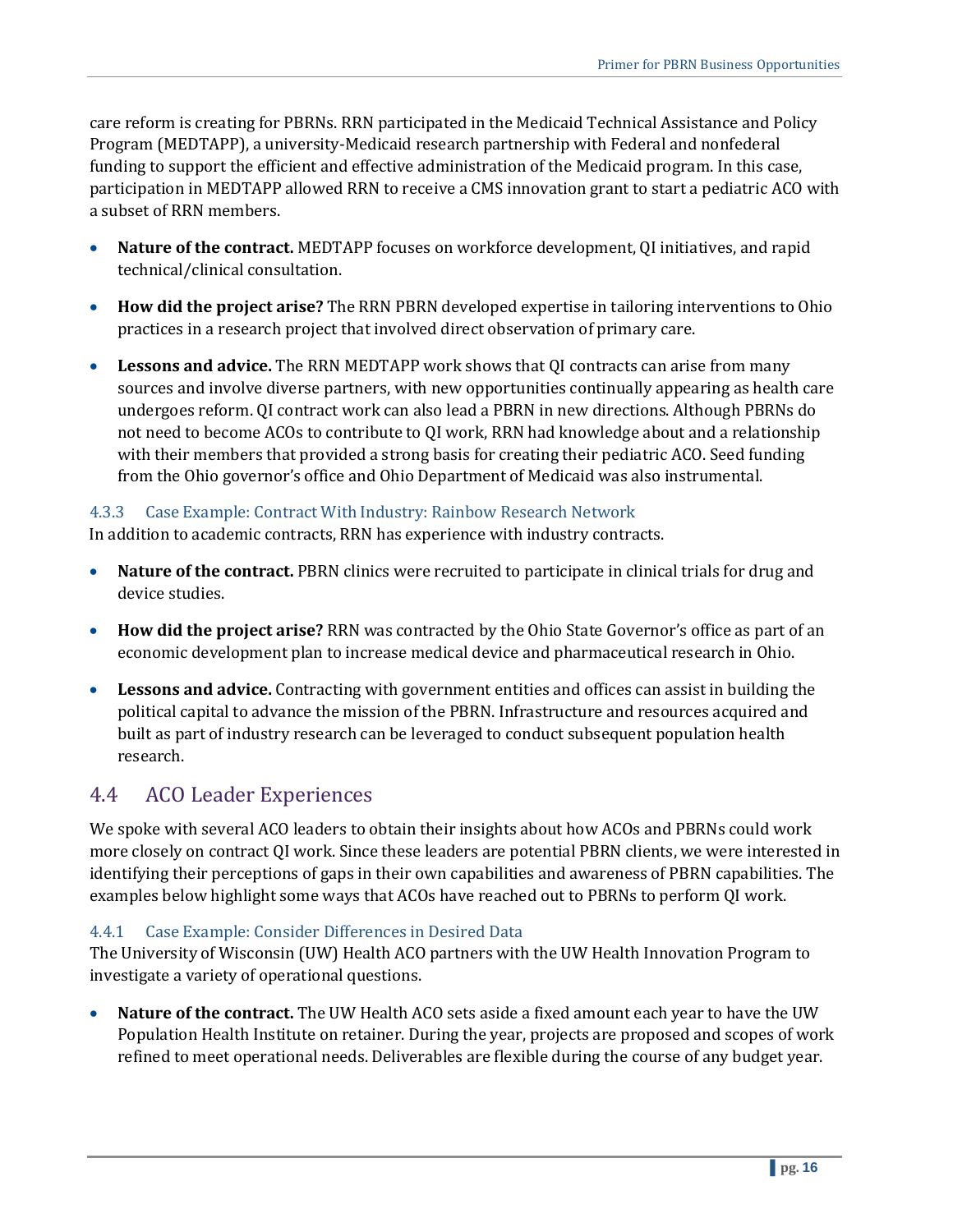UW Health ACO was first attracted to the arrangement because of the university's research expertise in acquiring, cleaning, and analyzing Medicare claims data. The ACO had diffuse data reporting across multiple analytic teams, and university-based researchers assisted in integrating the data and used them to develop population denominator definitions.

The university-based group is not set up to conduct clinical program evaluations in an ad hoc way. Rather, ACO operational staff develop health services research questions and partner with the university to answer them.

The arrangement is now so advanced that the university-based group receives a live Medicare data feed for the ACO. The group also has direct (read-only) access to EHRs for the UW ACO. This high level of integration permits rapid and rigorous programmatic work and statistical analysis. Future work will include the development of predictive models to prevent unnecessary utilization by patients who may to become more severely ill.

- **How did the project arise?** ACO and university leaders established the Population Health Institute specifically to perform QI work for the ACO and simultaneously start a research program.
- **Lessons and advice.** Leaders identified a cultural difference between ACO leaders and PBRN leaders around the need for "perfect" data. ACO leaders stressed that for QI work, the higher priority is being able to make timely clinical decisions. A similar minor disconnect between researchers and ACO leaders can occur when clinical organizations have ad hoc requests. Again, ACO leaders stressed the importance of timeliness over perceived publication-ready answers.

ACO leaders noted that university-based researchers have many good ideas about interventions to test and policies to implement that health systems simply are not ready to test. PBRN awareness of the operational needs and capabilities of an organization is critical to providing relevant services. Health care systems can't pay for tools they are not ready to use.

In the UW Health ACO-UW Population Health Institute partnership example, the relationship is sufficiently mature that the partners are questioning whether the university or the health system is the appropriate place for the data infrastructure. The ACO supported the development of data infrastructure that might be more efficiently maintained in-house, so that infrastructure may be moved back to the health system at some point.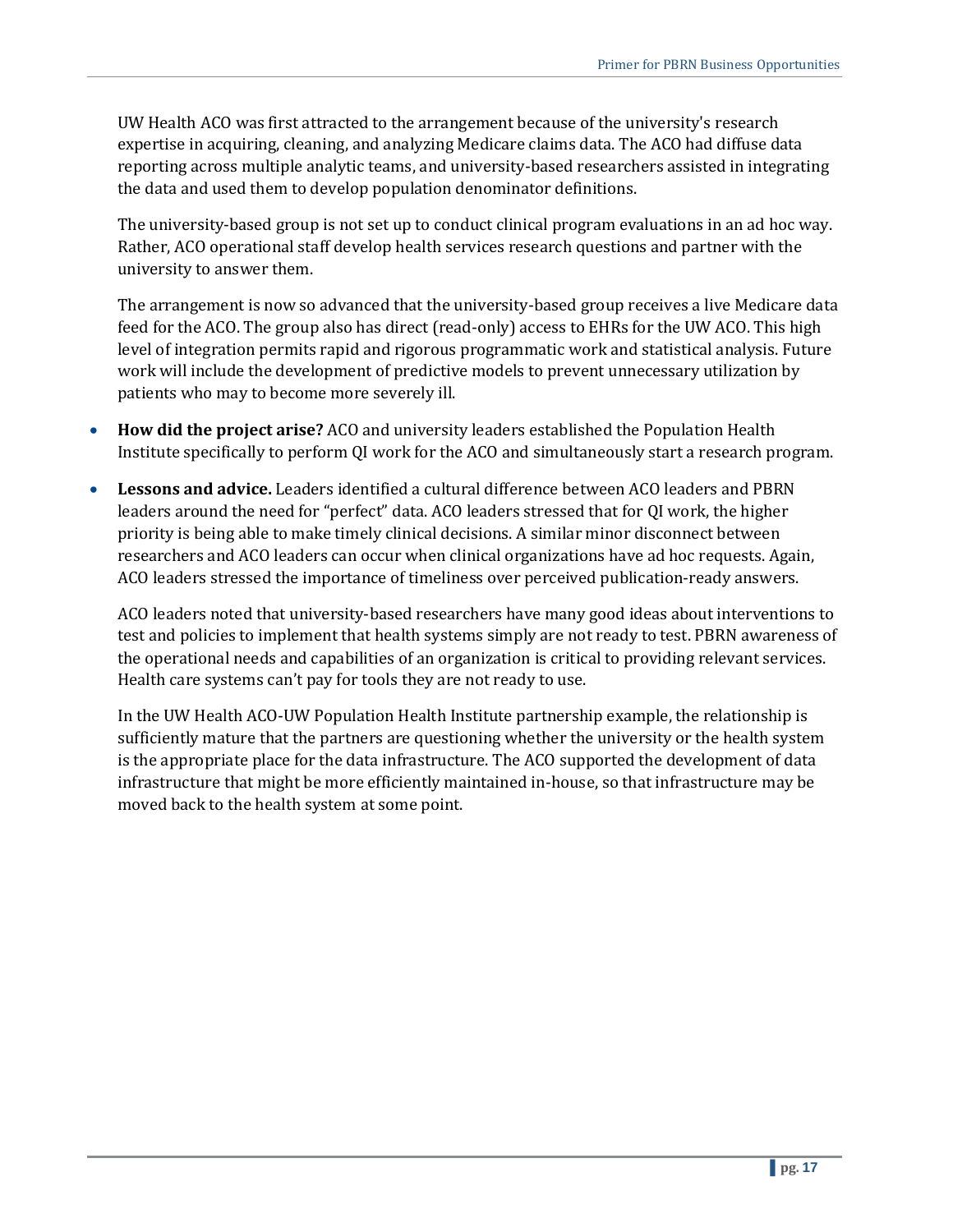# <span id="page-25-1"></span><span id="page-25-0"></span>5. Directory of PBRNs Interested in Providing QI Services to Outside Organizations

The examples identified in this guide highlight the growing business opportunities between PBRNs and other entities such as government agencies and ACOs. The range of possible contracted activities is diverse and includes evaluating QI programs, assisting with technical capabilities, conducting population health surveillance, and serving as research sites for industry-funded grants. The expansion of business relationships between PBRNs and these types of organizations has the potential to both stabilize funding for PBRNs and expand their resources and capabilities for

The goal of ACO measures is accountability. The value-add of PBRNs is analyzing and applying the measures using mixed methods, to help organizations reap the rewards of quality improvement.

conducting grant-funded research. In this regard, business relationships between PBRNs and contracting organizations are mutually beneficial.

The directory on the next page provides an initial list, as of the writing of this document, of PBRNs with experience and interest in providing QI services to ACOs and other outside organizations. In addition to PBRN contact information, the directory identifies the type of organizations for which each PBRN has provided QI services, the categories of services provided, and the nature of the contractual relationship between the PBRN and the outside organization. We hope this directory will be a useful tool to foster ongoing and new business relationships, building on the expertise and experience of the PBRNs and the needs of ACOs and other organizations.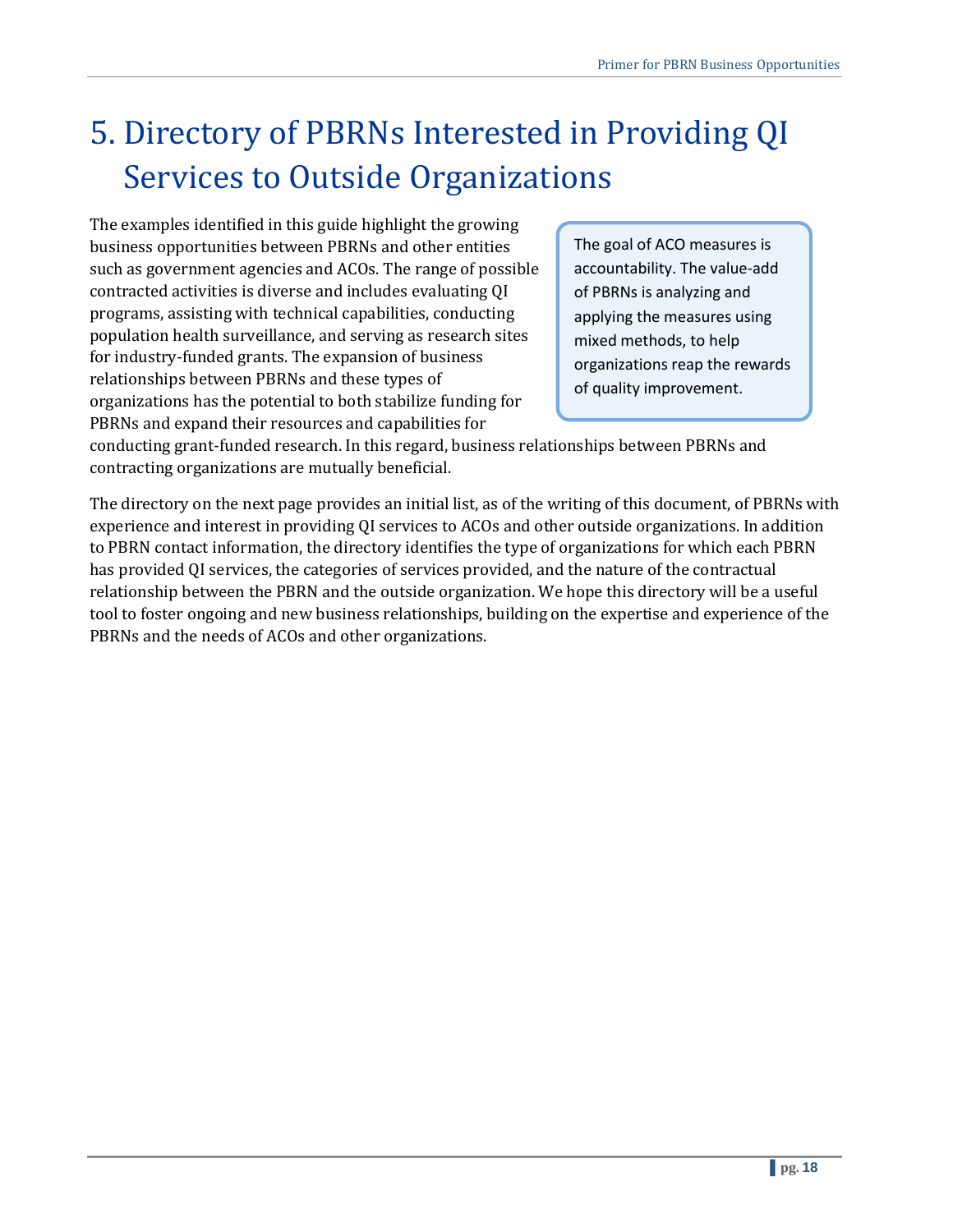## **Directory of PBRNs Interested in Providing QI Services to Outside Organizations**

| <b>PBRN Name and Web site</b>                                                                                                                | Location(s)<br><b>Where Services</b>                   | <b>Primary Contact at</b><br><b>PBRN</b> for Potential<br><b>Business Partnerships</b> | Experience in QI Relationships With Outside Organizations |                                                                                               |                                                                                                                              |
|----------------------------------------------------------------------------------------------------------------------------------------------|--------------------------------------------------------|----------------------------------------------------------------------------------------|-----------------------------------------------------------|-----------------------------------------------------------------------------------------------|------------------------------------------------------------------------------------------------------------------------------|
|                                                                                                                                              | <b>Could Be</b><br>Provided                            | Name and Email                                                                         | <b>Type of Outside</b><br>Organization(s)*                | <b>Description of Technical</b><br><b>Assistance (TA) and Training</b><br>Services Provided** | <b>Nature of Business</b><br>Arrangement                                                                                     |
| Brigham and Women's Primary<br>Care PBRN<br>http://www.brighamandwomens.or<br>g/research/depts/medicine/genera<br>medicine/PBRN/default.aspx | All 50 states and<br>international<br><b>locations</b> | Jeffrey A. Linder, MD,<br>MPH, FACP<br>jlinder@partners.org                            | Range of organizations                                    | TA: A, O<br>Training: G, H, M, O                                                              | <b>Grants and Contracts</b>                                                                                                  |
| Care Coordination Institute (CCI)                                                                                                            | Georgia, North<br>Carolina, South                      | Rob Davis, MS                                                                          | Accountable care<br>organizations                         | TA: A, B, C, N, O, P, Q<br>Training: D, H, L, M, N, O                                         | Contracts                                                                                                                    |
| http://pbrn.ahrq.gov/pbrn-<br>registry/care-coordination-institute                                                                           | Carolina,<br>Tennessee                                 | rdavis@ccihealth.org                                                                   | Clinically integrated<br>network                          | $\overline{IA}$ : A, B, C, N, O, P, Q<br>Training: D, H, L, M, N, O                           | Contracts                                                                                                                    |
|                                                                                                                                              |                                                        |                                                                                        | Developing PBRNs                                          | TA: A<br>Training: G, H, I                                                                    | Volunteered information to<br>developing PBRNs,<br>collaboration with other<br>PBRN for work through<br>subcontract or grant |
| <b>Continuity Research Network</b><br>(CORNET)<br>http://www.academicpeds.org/res<br>earch/research_CORNET.cfm                               | All 50 states                                          | Nui Dhepyasuwan, MEd                                                                   | Hospital systems                                          | <u>TA</u> : A<br>Training: G, H, I, L, M                                                      | $---$                                                                                                                        |
|                                                                                                                                              |                                                        | nui@academicpeds.org                                                                   | Public health agencies<br>(State and Federal)             | TA: A<br>Training: E, G, H, J, M                                                              | Grants                                                                                                                       |
|                                                                                                                                              |                                                        |                                                                                        | Quality improvement<br>organizations (QIO)                | TA: A<br>Training: G, H, L, M                                                                 | Subcontracts                                                                                                                 |
|                                                                                                                                              |                                                        |                                                                                        | <b>Universities</b>                                       | TA: A, D<br>Training: G, H, L, M                                                              | <b>Subcontracts</b>                                                                                                          |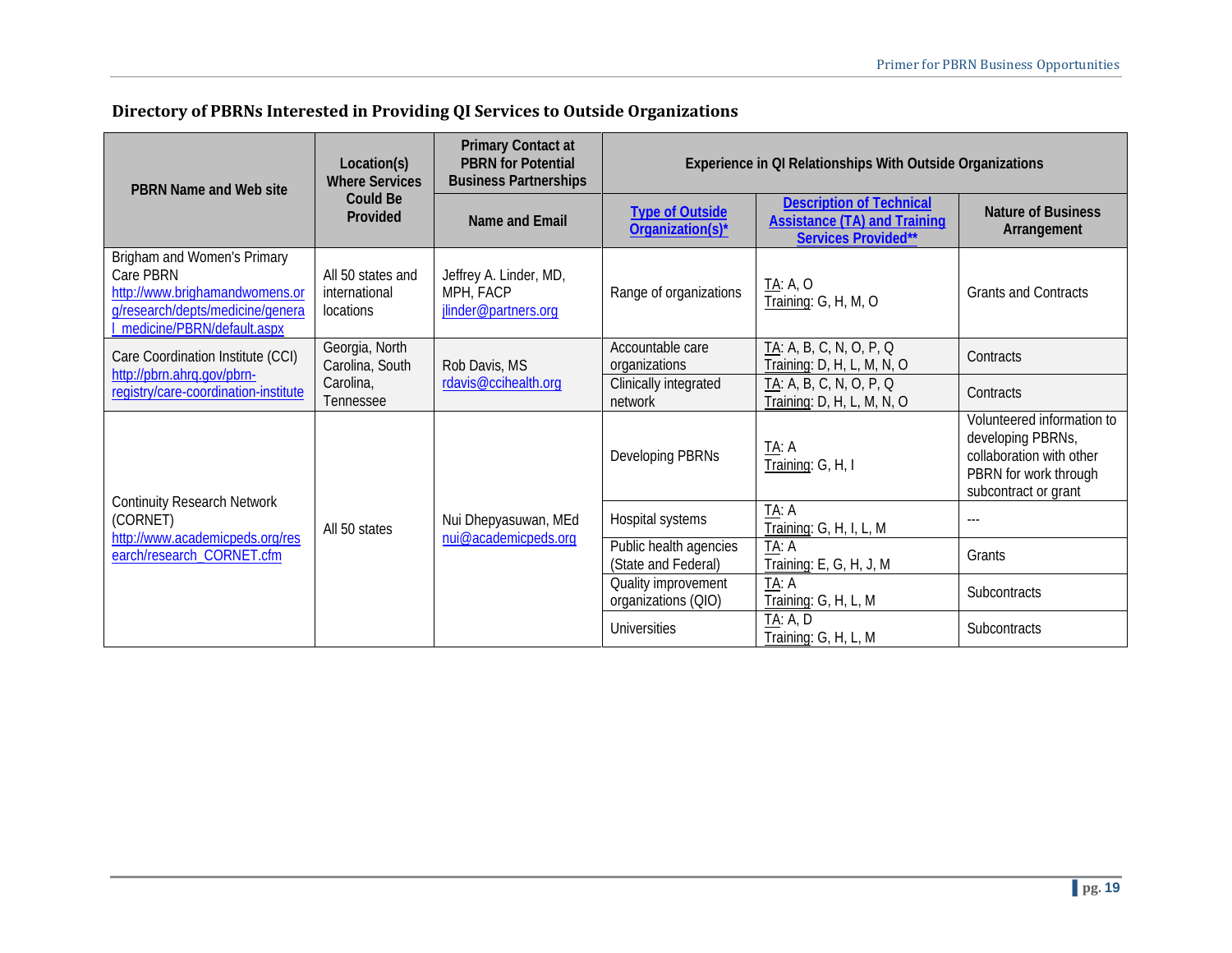| <b>PBRN Name and Web site</b>                                                     | Location(s)<br><b>Where Services</b>               | <b>Primary Contact at</b><br><b>PBRN</b> for Potential<br><b>Business Partnerships</b> | Experience in QI Relationships With Outside Organizations                  |                                                                                               |                                              |
|-----------------------------------------------------------------------------------|----------------------------------------------------|----------------------------------------------------------------------------------------|----------------------------------------------------------------------------|-----------------------------------------------------------------------------------------------|----------------------------------------------|
|                                                                                   | <b>Could Be</b><br>Provided                        | Name and Email                                                                         | <b>Type of Outside</b><br>Organization(s)*                                 | <b>Description of Technical</b><br><b>Assistance (TA) and Training</b><br>Services Provided** | <b>Nature of Business</b><br>Arrangement     |
|                                                                                   |                                                    |                                                                                        | <b>PBRNs</b>                                                               | TA: A, B, C, D, F, N, O, Q<br>Training: G, I, L, N, O                                         | Grants, Contracts, and<br>Purchased services |
|                                                                                   |                                                    |                                                                                        | ACOs                                                                       | TA: A, B, C, D, F, N, O, Q<br>Training: G, I, L, N, O                                         | Grants, Contracts, and<br>Purchased services |
|                                                                                   |                                                    | Wilson Pace, MD<br>wilson.pace@dartnet.info                                            | <b>IPAs</b>                                                                | TA: A, B, C, D, F, N, O, Q<br>Training: G, I, L, N, O                                         | Grants, Contracts, and<br>Purchased services |
| <b>DARTNet Institute</b>                                                          |                                                    |                                                                                        | Individual practices                                                       | TA: A, B, C, D, F, N, O, Q<br>Training: G, I, L, N, O                                         | Grants, Contracts, and<br>Purchased services |
| http://www.dartnet.info                                                           | All 50 states                                      |                                                                                        | Hospital owned<br>systems                                                  | TA: A, B, C, D, F, N, O, Q<br>Training: G, I, L, N, O                                         | Grants, Contracts, and<br>Purchased services |
|                                                                                   |                                                    |                                                                                        | Academic researchers                                                       | TA: A, B, C, D, F, N, O, Q<br>Training: G, I, L, N, O                                         | Grants, Contracts, and<br>Purchased services |
|                                                                                   |                                                    |                                                                                        | <b>FQHCs</b>                                                               | TA: A, B, C, D, F, N, O, Q<br>Training: G, I, L, N, O                                         | Grants, Contracts, and<br>Purchased services |
|                                                                                   |                                                    |                                                                                        | Private industry                                                           | TA: A, B, C, D, F, N, O, Q<br>Training: G, I, L, N, O                                         | Grants, Contracts, and<br>Purchased services |
| Frontier and Rural Innovations                                                    | Colorado,<br>Kentucky,<br>Mississippi,<br>Montana, | Joel Dickerman, DO<br>joeldickerman@c-<br>ahead.org                                    | Accountable care<br>organizations                                          | $TA: \overline{C}$<br>Training: G, H, I,                                                      | Grants                                       |
| <b>Network</b>                                                                    |                                                    |                                                                                        | Medical residencies                                                        | Training: I                                                                                   | Grants                                       |
| http://frontierrural.org/                                                         | Washington,<br>West Virginia                       |                                                                                        | <b>Universities</b>                                                        | TA: C<br>Training: G                                                                          | Grants                                       |
|                                                                                   |                                                    |                                                                                        | Hospital systems                                                           | Training: G, H, J, S                                                                          | Nongovernmental<br>organizations (NGOs)      |
| Holistic Healthcare and Research<br>Centre<br>http://www.holistichealthcarerc.in/ | South East Asia,<br>India                          | Sreedhar Tirunagari, MD<br>vathsatirunagari@gmail.co<br>$\underline{m}$                | Organizations seeking<br>patient-centered<br>medical home<br>certification | Training: H                                                                                   | <b>NGOs</b>                                  |
|                                                                                   |                                                    |                                                                                        | Universities                                                               | Training: H                                                                                   | <b>NGOs</b>                                  |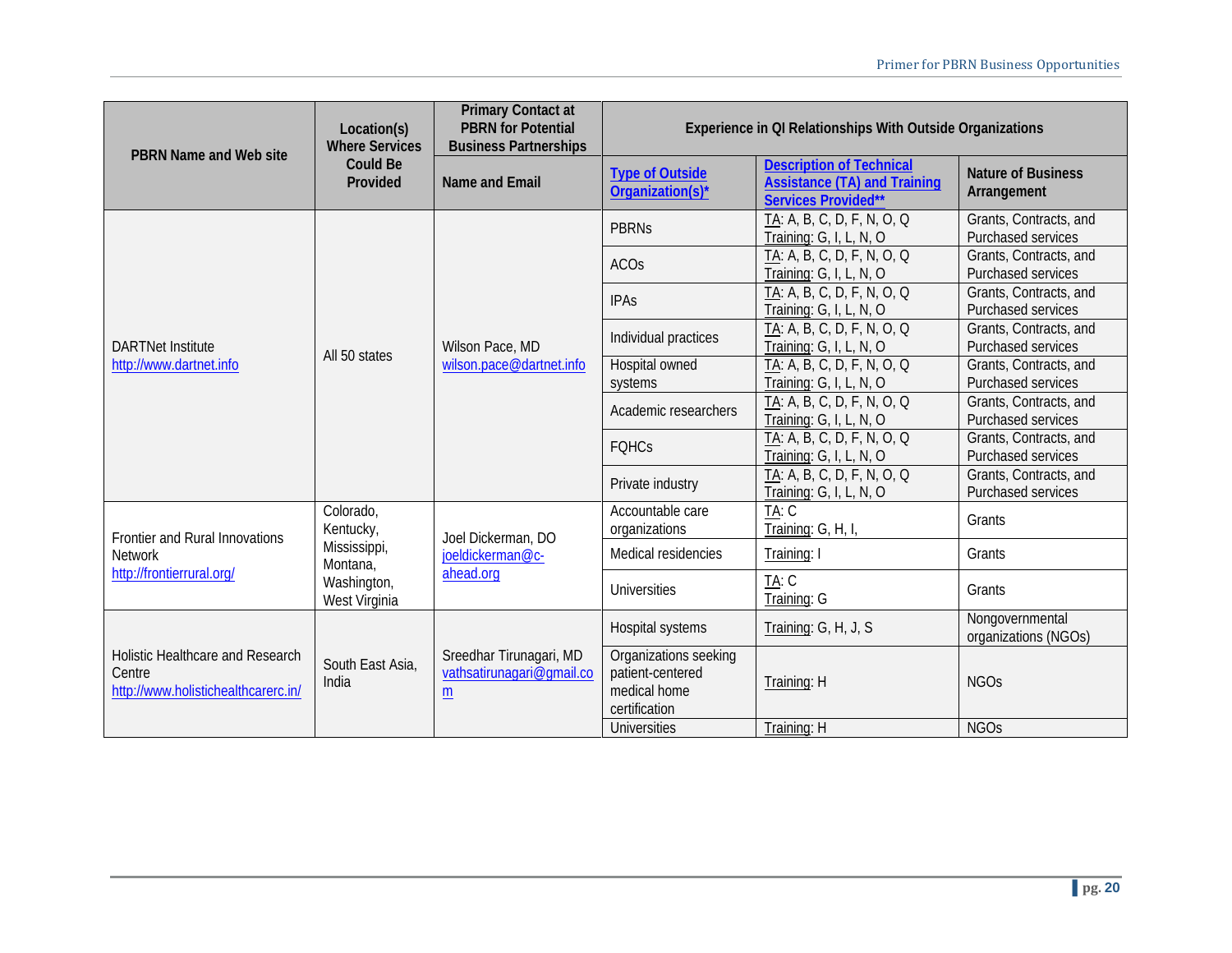| <b>PBRN Name and Web site</b>                                                                                | Location(s)<br><b>Where Services</b> | <b>Primary Contact at</b><br><b>PBRN</b> for Potential<br><b>Business Partnerships</b> | Experience in QI Relationships With Outside Organizations                  |                                                                                                      |                                                                                                                                                                                              |
|--------------------------------------------------------------------------------------------------------------|--------------------------------------|----------------------------------------------------------------------------------------|----------------------------------------------------------------------------|------------------------------------------------------------------------------------------------------|----------------------------------------------------------------------------------------------------------------------------------------------------------------------------------------------|
|                                                                                                              | <b>Could Be</b><br>Provided          | Name and Email                                                                         | <b>Type of Outside</b><br>Organization(s)*                                 | <b>Description of Technical</b><br><b>Assistance (TA) and Training</b><br><b>Services Provided**</b> | <b>Nature of Business</b><br>Arrangement                                                                                                                                                     |
|                                                                                                              |                                      |                                                                                        | Developing PBRNs                                                           | TA: C, O<br>Training: E, I, L, M, O                                                                  | $\overline{a}$                                                                                                                                                                               |
|                                                                                                              |                                      |                                                                                        | Hospital systems                                                           | $---$                                                                                                | $\overline{a}$                                                                                                                                                                               |
| Kentucky Ambulatory Network<br>https://familymedicine.med.uky.ed<br>u/kentucky-ambulatory-network-           | All 50 states                        | Roberto Cardarelli, DO,<br><b>MPH</b><br>Roberto.Cardarelli@uky.e<br>du                | Organizations seeking<br>meaningful use<br>certification                   | $---$                                                                                                | $\overline{a}$                                                                                                                                                                               |
| kan                                                                                                          |                                      |                                                                                        | Organizations seeking<br>patient-centered<br>medical home<br>certification | $---$                                                                                                | $\overline{a}$                                                                                                                                                                               |
|                                                                                                              | All 50 states                        | Christopher Bunt, MD,<br>FAAFP<br>christopher.bunt@usuhs.e<br>$du$                     | Hospital systems                                                           | Training: G, M                                                                                       | <b>Federal Government</b><br>(military) facilities                                                                                                                                           |
| Military Primary Care Research                                                                               |                                      |                                                                                        | Public health agencies<br>(State and Federal)                              | Training: G, M                                                                                       | Military treatment facilities                                                                                                                                                                |
| Network (MPCRN)<br>http://www.mpcrn.org/                                                                     |                                      |                                                                                        | <b>Universities</b>                                                        | Training: G, M                                                                                       | MPCRN central hub is at<br><b>Uniformed Services</b><br>University of the Health<br><b>Sciences</b>                                                                                          |
|                                                                                                              |                                      |                                                                                        | Hospital systems                                                           | TA: A, B, C, D, K<br>Training: E, G, H, I, J, L                                                      | Other: software licensing<br>agreements, data use<br>agreements                                                                                                                              |
| Neurology Practice Based<br><b>Research Network</b><br>http://www.northshore.org/neurolo<br>gical-institute/ | All 50 states                        | Demetrius M.<br>Maraganore, MD<br>dmaraganore@northshore<br>.org                       | Independent physician<br>associations                                      | TA: A, B, C, D<br>Training: E, G, H, I, J, L                                                         | Other: software licensing<br>agreements, data use<br>agreements, sharing<br>structured clinical<br>documentation support<br>toolkits built into the EHR<br>for sharing de-identified<br>data |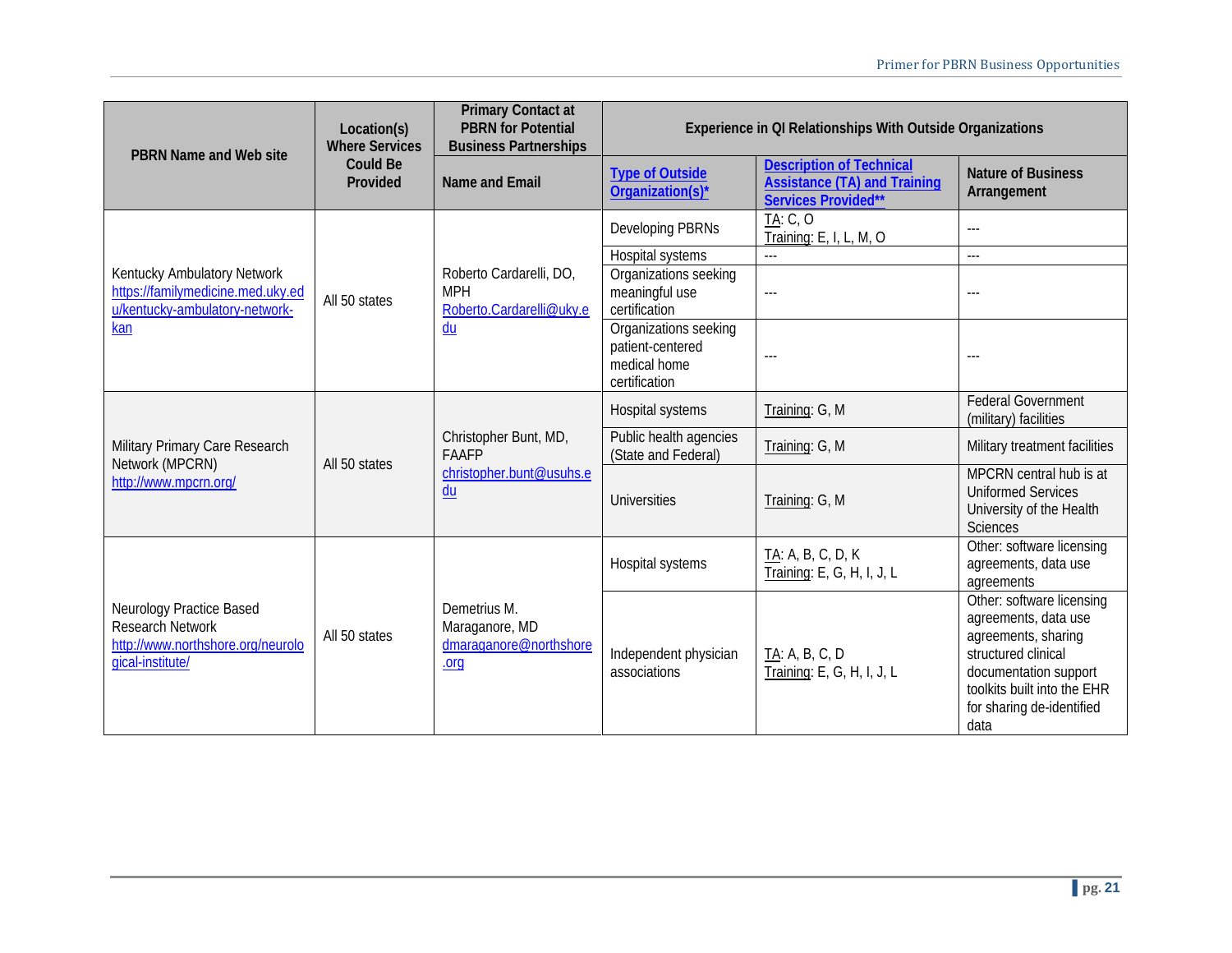| <b>PBRN Name and Web site</b>                                                                                                         | Location(s)<br><b>Where Services</b> | <b>Primary Contact at</b><br><b>PBRN</b> for Potential<br><b>Business Partnerships</b> | Experience in QI Relationships With Outside Organizations                  |                                                                                               |                                                                                                                                                                                                                                        |
|---------------------------------------------------------------------------------------------------------------------------------------|--------------------------------------|----------------------------------------------------------------------------------------|----------------------------------------------------------------------------|-----------------------------------------------------------------------------------------------|----------------------------------------------------------------------------------------------------------------------------------------------------------------------------------------------------------------------------------------|
|                                                                                                                                       | <b>Could Be</b><br>Provided          | Name and Email                                                                         | <b>Type of Outside</b><br>Organization(s) <sup>*</sup>                     | <b>Description of Technical</b><br><b>Assistance (TA) and Training</b><br>Services Provided** | <b>Nature of Business</b><br>Arrangement                                                                                                                                                                                               |
| Neurology Practice Based                                                                                                              |                                      |                                                                                        | Neurology departments                                                      | TA: A, B, C, D<br>Training: E, G, H, I, J, L                                                  | Other: software licensing<br>agreements, data use<br>agreements, sharing<br>structured clinical<br>documentation support<br>toolkits, sharing de-<br>identified data for QI and<br>practice-based neurology<br>research using the EHR  |
| Research Network, continued                                                                                                           |                                      |                                                                                        | Universities                                                               | TA: A, B, C, D<br>Training: E, G, H, I, J, L                                                  | Other: software license<br>sharing agreements, data<br>use agreements, sharing<br>structured clinical<br>documentation support<br>toolkits for de-identified<br>data for QI and practice-<br>based neurology research<br>using the EHR |
| <b>OCHIN Practice-Based Research</b><br>Network (formerly SafetyNet<br>West)<br>https://ochin.org/ochin-<br>research/about-ochin-pbrn | All 50 states                        | Jennifer Devoe, MD, DPhil<br>devoej@ohsu.edu                                           | Organizations seeking<br>patient-centered<br>medical home<br>certification | TA: A, C, D, Q<br>Training: E, G, H, J, L, N                                                  | Grants                                                                                                                                                                                                                                 |
|                                                                                                                                       |                                      |                                                                                        | Independent physician<br>associations                                      | TA: A, B, C, D, Q<br>Training: E, G, M                                                        | Contracts                                                                                                                                                                                                                              |
| Oklahoma Physicians                                                                                                                   |                                      | Margaret Walsh, MS                                                                     | Public employees<br>insurance program                                      | TA: A, C, Q<br>Training: G, H                                                                 | Contracts                                                                                                                                                                                                                              |
| Resource/Research Network<br>(OKPRN)<br>http://www.okprn.org/                                                                         | Oklahoma                             | Margaret-<br>Walsh@ouhsc.edu                                                           | Public health agencies<br>(State and Federal)                              | TA: A, B, C, D, Q<br>Training: E, G, H, L, M                                                  | Contracts                                                                                                                                                                                                                              |
|                                                                                                                                       |                                      |                                                                                        | QIOs                                                                       | TA: A, B, C, D, Q<br>Training: E, H, M                                                        | Contracts                                                                                                                                                                                                                              |
|                                                                                                                                       |                                      |                                                                                        | <b>Universities</b>                                                        | TA: A, B, C, D, Q<br>Training: E                                                              | Subcontracts                                                                                                                                                                                                                           |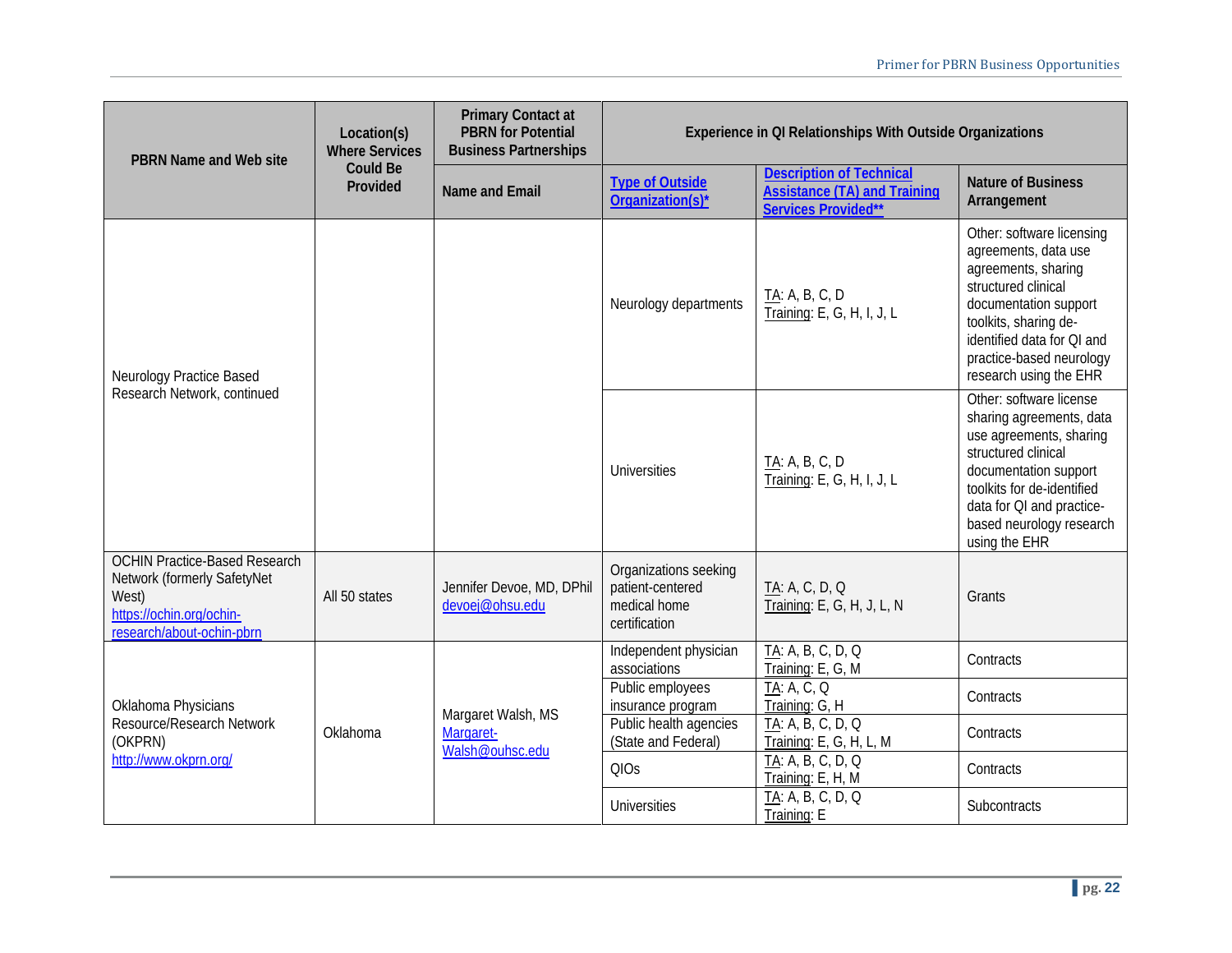|                                                                                                                                  | Location(s)<br><b>Where Services</b>                                   | <b>Primary Contact at</b><br><b>PBRN</b> for Potential<br><b>Business Partnerships</b> | Experience in QI Relationships With Outside Organizations                                                                                                |                                                                                               |                                          |
|----------------------------------------------------------------------------------------------------------------------------------|------------------------------------------------------------------------|----------------------------------------------------------------------------------------|----------------------------------------------------------------------------------------------------------------------------------------------------------|-----------------------------------------------------------------------------------------------|------------------------------------------|
| <b>PBRN Name and Web site</b>                                                                                                    | <b>Could Be</b><br>Provided                                            | Name and Email                                                                         | <b>Type of Outside</b><br>Organization(s)*                                                                                                               | <b>Description of Technical</b><br><b>Assistance (TA) and Training</b><br>Services Provided** | <b>Nature of Business</b><br>Arrangement |
|                                                                                                                                  |                                                                        |                                                                                        | Accountable care<br>organizations                                                                                                                        | TA: A, B, C, D, F<br>Training: E                                                              | Contracts                                |
| <b>Portland Research Network</b>                                                                                                 | All 50 states                                                          | Tanveer Bokhari, MBBS                                                                  | Independent physician<br>associations                                                                                                                    | TA: A, B<br>Training: E, G, H, I                                                              | Grants                                   |
| http://pbrn.ahrq.gov/pbrn-<br>registry/portland-research-network                                                                 |                                                                        | tbokhari@portlandipa.com                                                               | Organizations seeking<br>patient-centered<br>medical home<br>certification                                                                               | Training: E                                                                                   | Grants                                   |
| Practitioners Engaged in Applied<br>Research & Learning (PEARL<br>Network)<br>http://www.pearlpbrn.com/                          | Connecticut,<br>Maryland,<br>Massachusetts,<br>New Jersey, New<br>York | Frederick A. Curro, DMD,<br>PhD<br>fac3@nyu.edu                                        | <b>Developing PBRNs</b>                                                                                                                                  | TA: B<br>Training: G                                                                          | Subsidiaries                             |
|                                                                                                                                  | All 50 states                                                          | Steven Ornstein, MD<br>ornstesm@musc.edu                                               | Accountable care<br>organizations                                                                                                                        | TA: A, B, C, O, Q<br>Training: E, O                                                           | Grants                                   |
|                                                                                                                                  |                                                                        |                                                                                        | Independent physician<br>associations                                                                                                                    | $\overline{a}$                                                                                | Grants                                   |
| Primary (Care) Practices<br>Research Network (PPRNet)                                                                            |                                                                        |                                                                                        | Organizations seeking<br>meaningful use<br>certification                                                                                                 | TA: N                                                                                         | <b>PBRN</b> members                      |
| http://academicdepartments.musc<br>edu/pprnet                                                                                    |                                                                        |                                                                                        | Organizations seeking<br>patient-centered<br>medical home<br>certification                                                                               | TA: O                                                                                         | <b>PBRN</b> members                      |
|                                                                                                                                  |                                                                        |                                                                                        | <b>Universities</b>                                                                                                                                      | TA: A, B, C<br>Training: I                                                                    | <b>PBRN</b> members                      |
| Southeast Wisconsin Alliance for<br><b>Translating Research into</b><br>Practice<br>https://ctsi.mcw.edu/investigator/c<br>brn9/ | All 50 states                                                          | Jeff Whittle, MD, MPH<br>jeffrey.whittle@va.gov                                        | Faculty active in internal<br>QI activities and<br>research. PBRN<br>director is former officer<br>with Medicare QIO in<br>Pennsylvania (KePRO,<br>Inc.) | TA: D<br>Training: G, M                                                                       | Hourly consultation                      |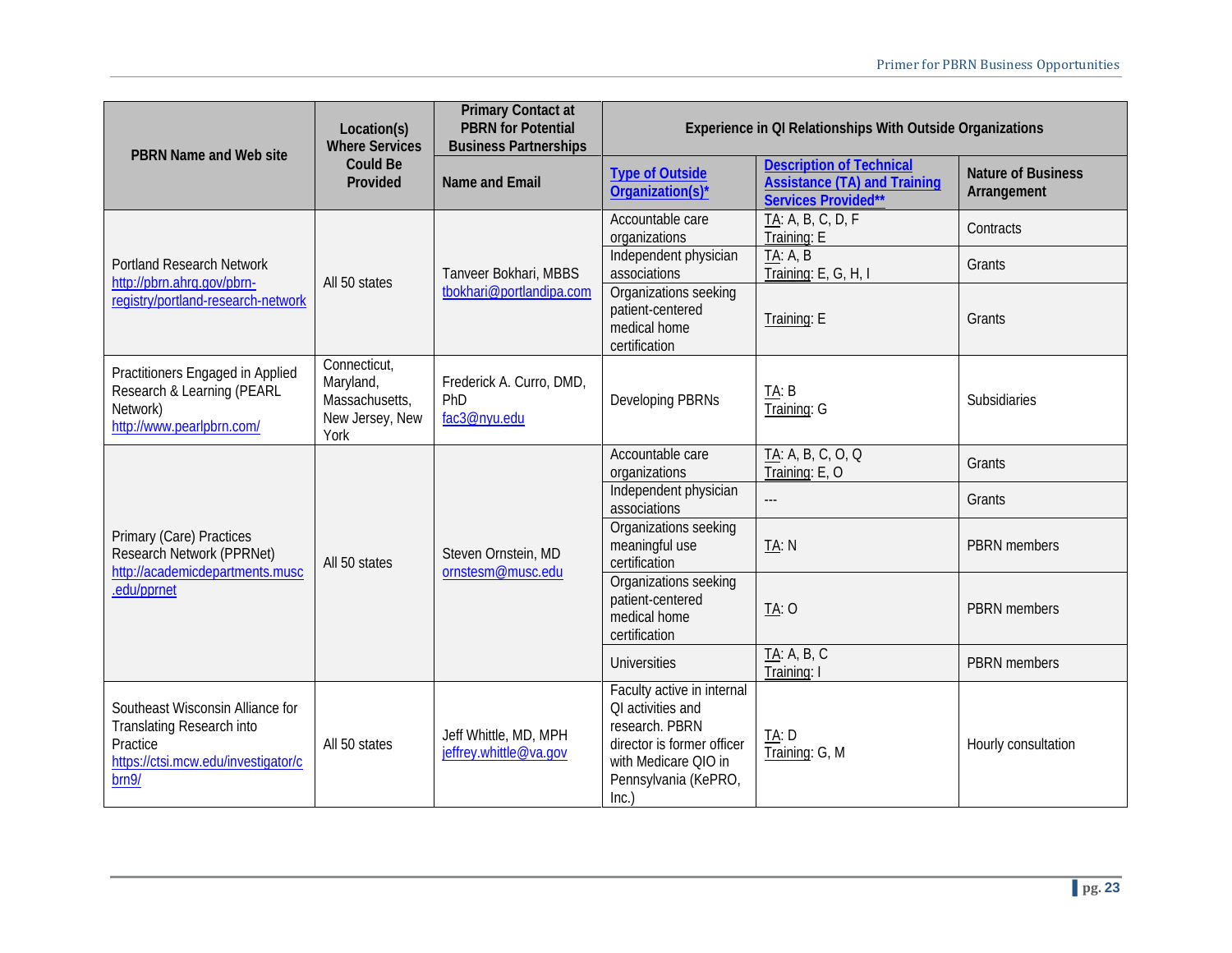| <b>PBRN Name and Web site</b>                                                                     | Location(s)<br><b>Where Services</b> | Primary Contact at<br><b>PBRN</b> for Potential<br><b>Business Partnerships</b> | Experience in QI Relationships With Outside Organizations                                                     |                                                                                               |                                          |
|---------------------------------------------------------------------------------------------------|--------------------------------------|---------------------------------------------------------------------------------|---------------------------------------------------------------------------------------------------------------|-----------------------------------------------------------------------------------------------|------------------------------------------|
|                                                                                                   | <b>Could Be</b><br>Provided          | Name and Email                                                                  | <b>Type of Outside</b><br>Organization(s)*                                                                    | <b>Description of Technical</b><br><b>Assistance (TA) and Training</b><br>Services Provided** | <b>Nature of Business</b><br>Arrangement |
| <b>State Networks of Colorado</b>                                                                 |                                      |                                                                                 | Coordinated care<br>organizations                                                                             | TA: A<br>Training: E, G, H                                                                    | Contracts                                |
| <b>Ambulatory Practices &amp; Partners</b>                                                        |                                      |                                                                                 | <b>Developing PBRNs</b>                                                                                       | Training: I                                                                                   | Consultation                             |
| (SNOCAP)<br>http://www.ucdenver.edu/academi                                                       | All 50 states                        | Donald Nease, MD<br>donald.nease@ucdenver.                                      | Independent physician<br>associations                                                                         | TA: 0, 0<br>Training: E                                                                       | Contracts                                |
| cs/colleges/medicalschool/depart<br>ments/familymed/research/PBRN/                                |                                      | edu                                                                             | Public health agencies<br>(State and Federal)                                                                 | TA: B<br>Training: I, M                                                                       | Grants                                   |
| SNOCAP/Pages/SNOCAP.aspx                                                                          |                                      |                                                                                 | <b>QIOs</b>                                                                                                   | TA: R<br>Training: I                                                                          | Consultation                             |
| University of Toronto Practice<br><b>Based Research Network</b>                                   | United States,<br>Canada, United     | Ivanka Pribramska, PhD                                                          | Developing PBRNs                                                                                              | TA: A, C, D<br>Training: E, G, H, I, L, M                                                     | Grants                                   |
| (UTOPIAN)<br>http://www.dfcm.utoronto.ca/resea<br>rch/UTOPIAN.htm                                 | Kingdom, Brazil,<br>Ethiopia         | dfcm.utopian@utoronto.ca                                                        | Hospital systems                                                                                              | TA: A, C, D<br>Training: G, H, L, M                                                           | Contracts                                |
|                                                                                                   | <b>New York</b>                      | Chet Fox, MD<br>chetfox@qmail.com                                               | Developing PBRNs                                                                                              | TA: B, D<br>Training: E, I                                                                    | Collaborative learning and<br>mentoring  |
|                                                                                                   |                                      |                                                                                 | Organizations seeking<br>meaningful use<br>certification                                                      | TA: B, D<br>Training: E                                                                       | Subcontracts                             |
| Upstate New York Practice based<br>Research Network (UNYNET)<br>http://fammed.buffalo.edu/unynet/ |                                      |                                                                                 | Organizations seeking<br>patient-centered<br>medical home<br>certification                                    | Training: E, I                                                                                | Subcontracts                             |
|                                                                                                   |                                      |                                                                                 | Robert Wood Johnson<br>Aligning Forces for<br>Quality community,<br>New York State e-<br>health collaborative | Training: E, I                                                                                | <b>Subcontracts</b>                      |
| Virginia Ambulatory Care<br><b>Outcomes Research Network</b><br>(ACORN)                           | All 50 states                        | Paulette Lail Kashiri, MPH                                                      | Hospital systems                                                                                              | TA: A, B, C, D, F, K, N, O, P, Q<br>Training: E, G, H, I, J, L, M, N,<br>0, S                 | Subcontracts                             |
| http://www.familymedicine.vcu.ed<br>u/research/fmresearch/acorn/                                  |                                      | acorn@vcu.edu                                                                   | Independent physician<br>associations                                                                         | TA: Q<br>Training: L                                                                          | $---$                                    |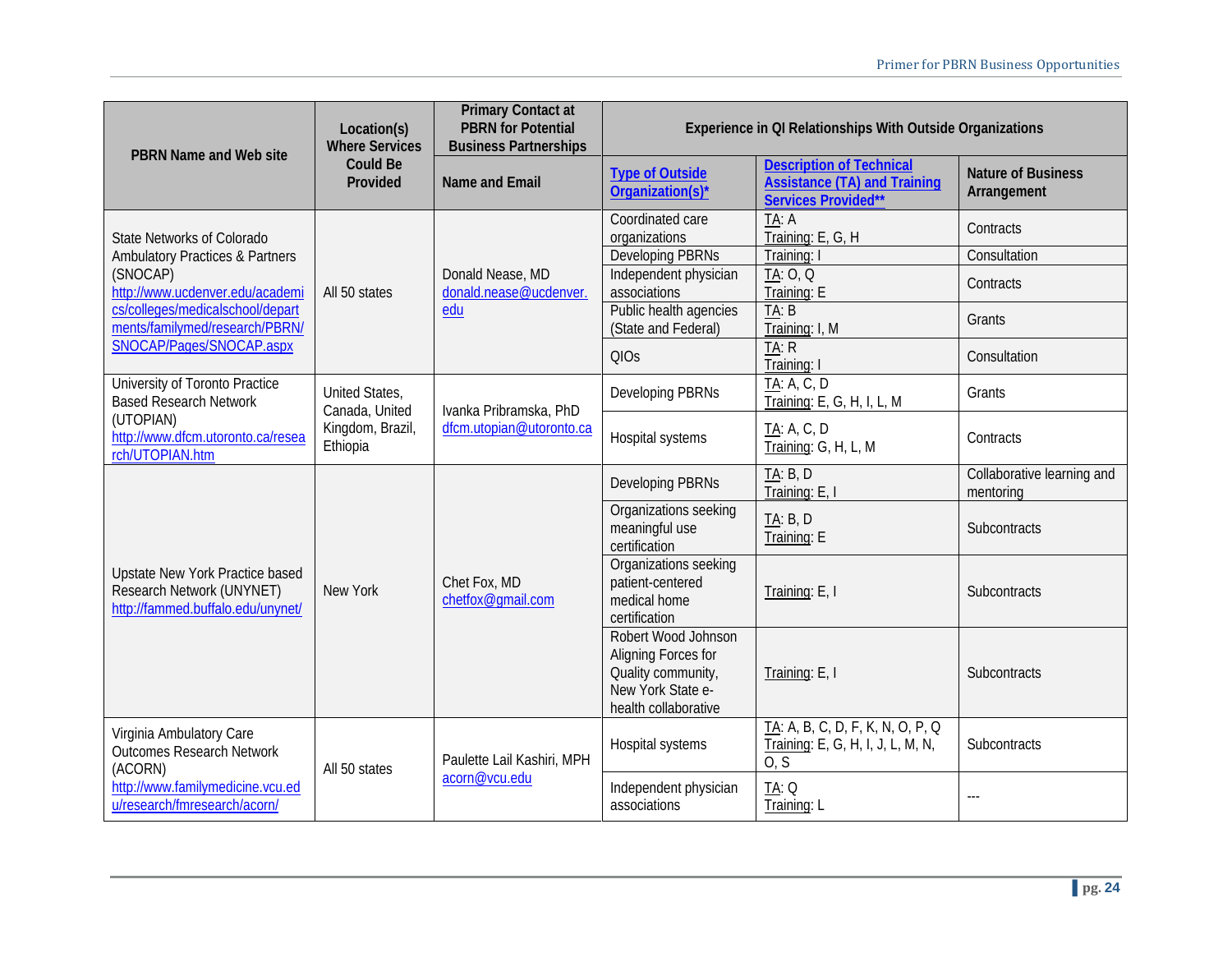| <b>PBRN Name and Web site</b>                                                          | Location(s)<br><b>Where Services</b> | <b>Primary Contact at</b><br><b>PBRN</b> for Potential<br><b>Business Partnerships</b> | Experience in QI Relationships With Outside Organizations                                           |                                                                                                      |                                          |
|----------------------------------------------------------------------------------------|--------------------------------------|----------------------------------------------------------------------------------------|-----------------------------------------------------------------------------------------------------|------------------------------------------------------------------------------------------------------|------------------------------------------|
|                                                                                        | Could Be<br>Provided                 | Name and Email                                                                         | <b>Type of Outside</b><br>Organization(s)*                                                          | <b>Description of Technical</b><br><b>Assistance (TA) and Training</b><br><b>Services Provided**</b> | <b>Nature of Business</b><br>Arrangement |
| Weitzman Institute Safety Net<br>PBRN (WINS PBRN)<br>http://chc1.com/WeitzmanInstitute | All 50 states                        |                                                                                        | Community health<br>centers, other primary<br>care practices, Visiting<br><b>Nurses Association</b> | TA: R<br>Training: E, G, I                                                                           | Contracts                                |
|                                                                                        |                                      | Patti Feeney, MBA<br>FeeneyP@chc1.com                                                  | Organizations seeking<br>patient-centered<br>medical home<br>certification                          | TA: R<br>Training: E, G, J                                                                           | Contracts                                |
|                                                                                        |                                      |                                                                                        | OIO <sub>S</sub>                                                                                    | Training: G, M                                                                                       | Contracts                                |

# Table Notes:

#### **\*Types of Outside Organizations:**

- i. Accountable care organizations
- ii. Coordinated care organizations
- iii. Developing PBRNs
- iv. HMOs
- v. Hospital systems
- vi. Independent physician associations
- vii. Organizations seeking meaningful use certification
- viii. Organizations seeking patient-centered medical home certification
- ix. Public health agencies (State and Federal)
- x. Quality improvement organizations (QIO)
- xi. Universities
- xii. Other

#### <span id="page-32-0"></span>**\*\*Description of TA and Training Services Provided:**

- A. Analyses and quality reporting (data analyses)
- B. Benchmarking performance to other organizations
- C. Construction and maintenance of population registries (e.g., diabetes, hypertension)
- D. Data extraction, synthesis, and validation from EHRs or administrative claims
- E. Practice facilitation and/or coaching
- F. Tested and implemented Triple-Aim (better health, improved experience, lower cost) Model for complex Medicare Advantage patients within an ACO contract
- G. Advice about rigorous study design and statistical analysis regarding intervention or program evaluation
- H. Advice to organizations on how to generate meaningful data summaries and/or reports
- I. Mentoring organizational or expertise development such as providing services for new PBRNs and selfsustaining PBRN management
- J. Training operational staff
- K. Structured clinical documentation support, clinical decision support in the EHR
- L. Programming to create standardized quality and performance reports
- M. Full scale and/or pilot evaluation and rapid cycle research
- N. Guidance/conduct on requirements for demonstrating compliance for meaningful use of EHRs
- O. Guidance/conduct on requirements for receiving patient-centered medical home designation
- P. Public health reporting
- Q. Monitoring and managing patients for receipt of recommended preventive services
- R. Other designation requirements
- S. International Conference on Harmonization Good Clinical Practice training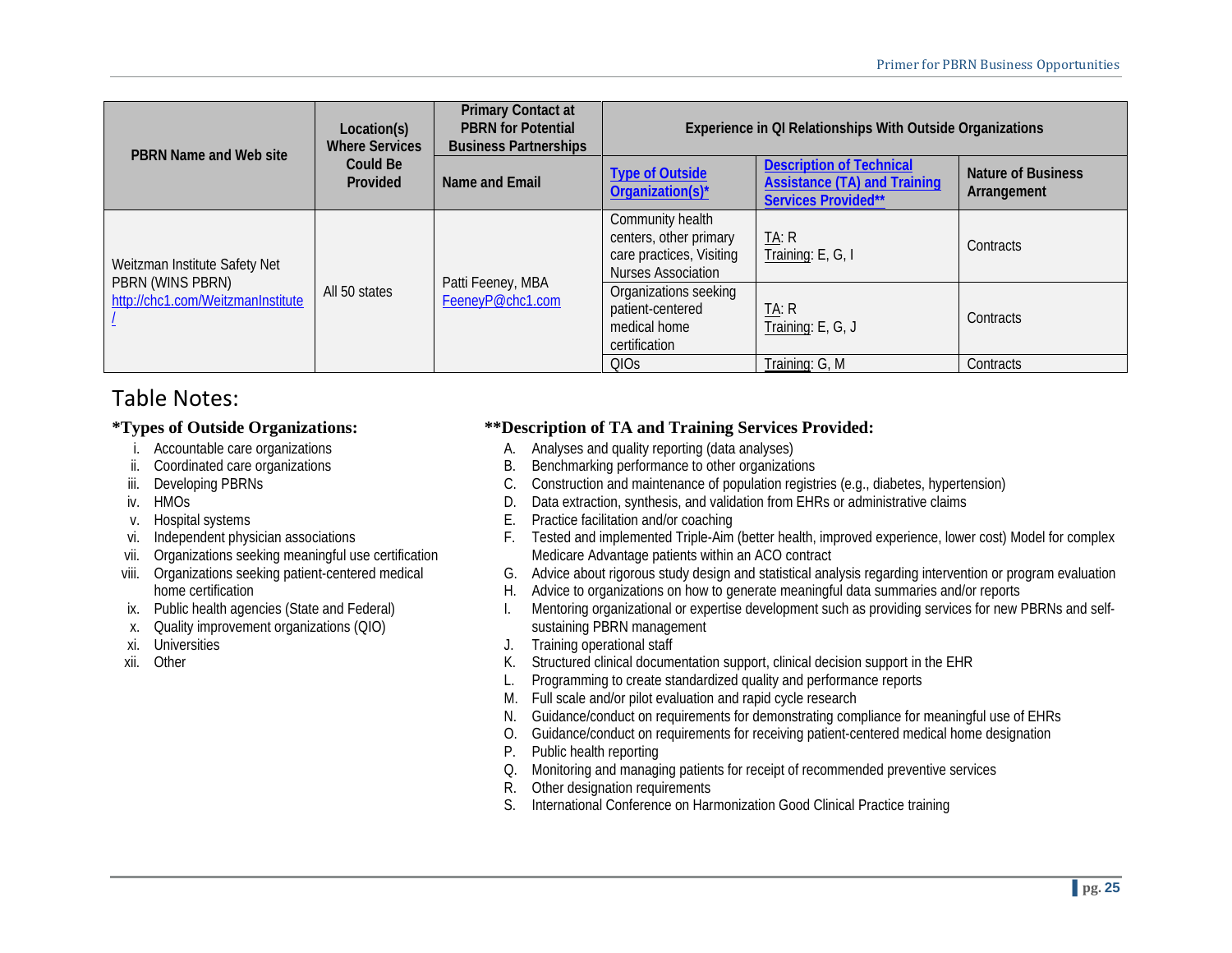# <span id="page-33-13"></span><span id="page-33-1"></span><span id="page-33-0"></span>Appendix: Literature and Resources

- <span id="page-33-2"></span>**1.** Fisher ES, Staiger DO, Bynum JP, Gottlieb DJ. Creating accountable care organizations: the extended hospital medical staff. *Health Aff (Millwood).* Jan-Feb 2007;26(1):w44–57.
- <span id="page-33-3"></span>**2.** U.S. Government Publishing Office. Public Law 111–148 - Patient Protection and Affordable Care Act. March 23, 2010[; http://www.gpo.gov/fdsys/pkg/PLAW-111publ148/html/PLAW-](http://www.gpo.gov/fdsys/pkg/PLAW-111publ148/html/PLAW-111publ148.htm)[111publ148.htm,](http://www.gpo.gov/fdsys/pkg/PLAW-111publ148/html/PLAW-111publ148.htm) 124 STAT. 119.
- <span id="page-33-4"></span>**3.** Muhlestein DB, Gardner P, Merrill T, Petersen M, Tu T. A taxonomy of Accountable Care Organizations: Different Approaches to Achieve the Triple Aim. June 2014; 12. [http://leavittpartners.com/wp-content/uploads/2014/06/A-Taxonomy-of-Accountable-Care-](http://leavittpartners.com/wp-content/uploads/2014/06/A-Taxonomy-of-Accountable-Care-Organizations.pdf)[Organizations.pdf.](http://leavittpartners.com/wp-content/uploads/2014/06/A-Taxonomy-of-Accountable-Care-Organizations.pdf)
- <span id="page-33-5"></span>**4.** Centers for Medicare and Medicaid Services. Table: 33 ACO Quality Measures. [http://www.cms.gov/Medicare/Medicare-Fee-for-Service-](http://www.cms.gov/Medicare/Medicare-Fee-for-Service-Payment/sharedsavingsprogram/Downloads/ACO-Shared-Savings-Program-Quality-Measures.pdf)[Payment/sharedsavingsprogram/Downloads/ACO-Shared-Savings-Program-Quality-](http://www.cms.gov/Medicare/Medicare-Fee-for-Service-Payment/sharedsavingsprogram/Downloads/ACO-Shared-Savings-Program-Quality-Measures.pdf)[Measures.pdf.](http://www.cms.gov/Medicare/Medicare-Fee-for-Service-Payment/sharedsavingsprogram/Downloads/ACO-Shared-Savings-Program-Quality-Measures.pdf)
- <span id="page-33-6"></span>**5.** Centers for Medicare and Medicaid Services. Accountable Care Organization 2015 Program Analysis Quality Performance Standards Narrative Measure Specifications. [http://www.cms.gov/Medicare/Medicare-Fee-for-Service-](http://www.cms.gov/Medicare/Medicare-Fee-for-Service-Payment/sharedsavingsprogram/Downloads/RY2015-Narrative-Specifications.pdf)[Payment/sharedsavingsprogram/Downloads/RY2015-Narrative-Specifications.pdf.](http://www.cms.gov/Medicare/Medicare-Fee-for-Service-Payment/sharedsavingsprogram/Downloads/RY2015-Narrative-Specifications.pdf)
- <span id="page-33-7"></span>**6.** Centers for Medicare and Medicaid Services. CAHPS Survey for Accountable Care Organizations Participating in Medicare Initiatives. [http://acocahps.cms.gov/Content/Default.aspx.](http://acocahps.cms.gov/Content/Default.aspx)
- <span id="page-33-8"></span>**7.** Centers for Medicare and Medicaid Services. Medicare Shared Savings Program Quality Measure Benchmarks for the 2014 Reporting Year. Release Notes/Summary of Changes (February 2015). 2015[; http://www.cms.gov/Medicare/Medicare-Fee-for-Service-](http://www.cms.gov/Medicare/Medicare-Fee-for-Service-Payment/sharedsavingsprogram/Downloads/MSSP-QM-Benchmarks.pdf)[Payment/sharedsavingsprogram/Downloads/MSSP-QM-Benchmarks.pdf.](http://www.cms.gov/Medicare/Medicare-Fee-for-Service-Payment/sharedsavingsprogram/Downloads/MSSP-QM-Benchmarks.pdf)
- <span id="page-33-9"></span>**8.** Centers for Medicare and Medicaid Services. Improving Quality of Care for Medicare Patients: Accountable Care Organizations. ICN 907407. April 2014; [http://www.cms.gov/Medicare/Medicare-Fee-for-Service-](http://www.cms.gov/Medicare/Medicare-Fee-for-Service-Payment/sharedsavingsprogram/Downloads/ACO_Quality_Factsheet_ICN907407.pdf)Payment/sharedsavingsprogram/Downloads/ACO\_Quality\_Factsheet\_ICN907407.pdf.
- <span id="page-33-10"></span>**9.** Centers for Medicare and Medicaid Services. Accountable Care Organization 2014 Program Analysis Quality Performance Standards Narrative Measure Specifications. August 15, 2014; 23[. http://www.cms.gov/Medicare/Medicare-Fee-for-Service-](http://www.cms.gov/Medicare/Medicare-Fee-for-Service-Payment/sharedsavingsprogram/Downloads/ACO-NarrativeMeasures-Specs.pdf)[Payment/sharedsavingsprogram/Downloads/ACO-NarrativeMeasures-Specs.pdf.](http://www.cms.gov/Medicare/Medicare-Fee-for-Service-Payment/sharedsavingsprogram/Downloads/ACO-NarrativeMeasures-Specs.pdf)
- <span id="page-33-11"></span>**10.** Mold JW, Fox C, Wisniewski A, et al. Implementing asthma guidelines using practice facilitation and local learning collaboratives: a randomized controlled trial. *Ann Fam Med.* May-Jun 2014;12(3):233–40.
- **11.** Noel PH, Romero RL, Robertson M, Parchman ML. Key activities used by community based primary care practices to improve the quality of diabetes care in response to practice facilitation. *Qual Prim Care.* 2014;22(4):211–9.
- **12.** Dickinson WP, Dickinson LM, Nutting PA, et al. Practice facilitation to improve diabetes care in primary care: a report from the EPIC randomized clinical trial. *Ann Fam Med.* Jan-Feb 2014;12(1):8–16.
- **13.** Parchman ML, Noel PH, Culler SD, et al. A randomized trial of practice facilitation to improve the delivery of chronic illness care in primary care: initial and sustained effects. *Implement Sci.*  2013;8:93.
- <span id="page-33-12"></span>**14.** Fox CH, Swanson A, Kahn LS, Glaser K, Murray BM. Improving chronic kidney disease care in primary care practices: an upstate New York practice-based research network (UNYNET) study. *J Am Board Fam Med.* Nov-Dec 2008;21(6):522–30.